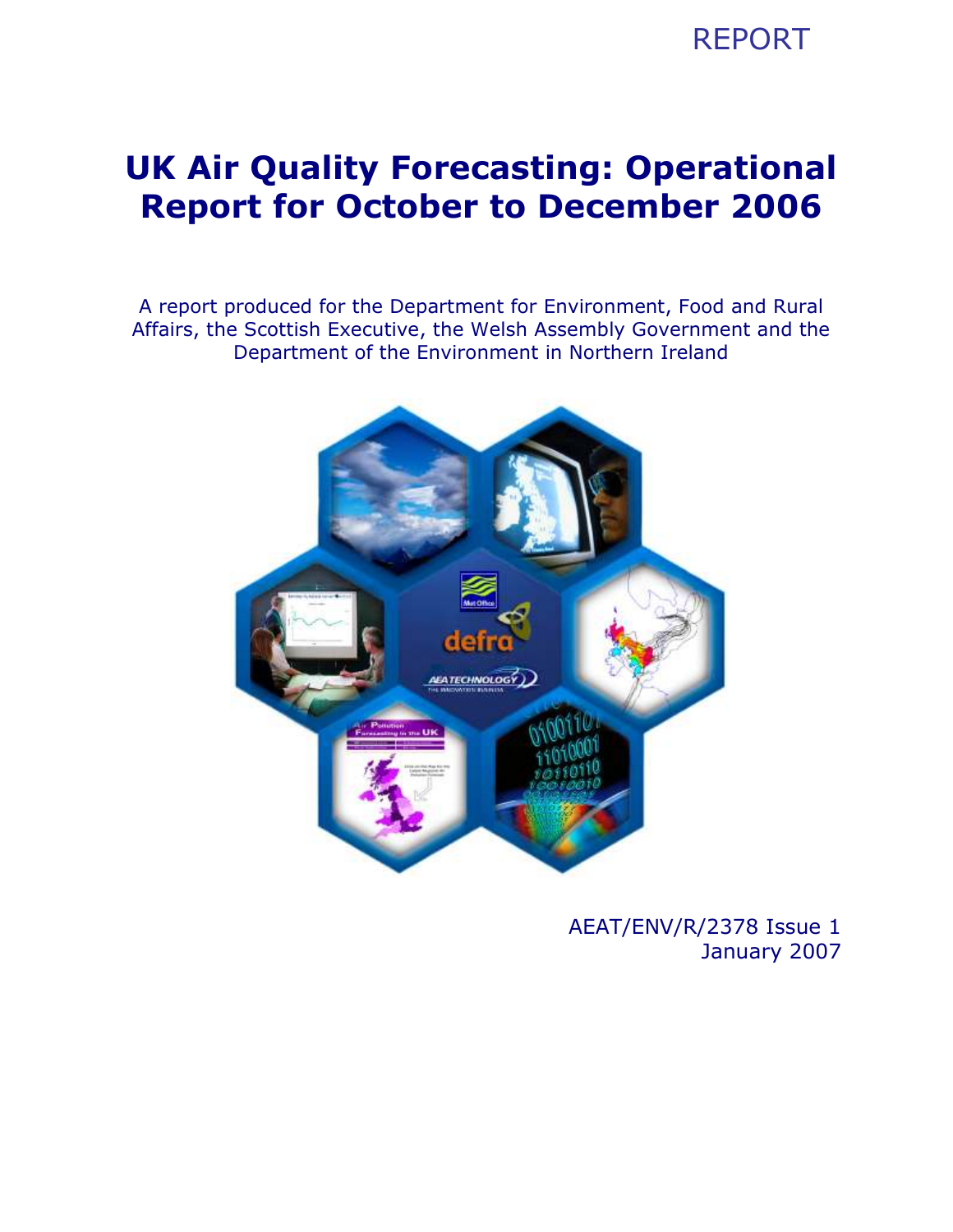### UK Air Quality Forecasting: Operational Report for October to December 2006

A report produced for the Department for Environment, Food and Rural Affairs, the Scottish Executive, the Welsh Assembly Government and the Department of the Environment in Northern Ireland

> AEAT/ENV/R/2378 Issue 1 January 2007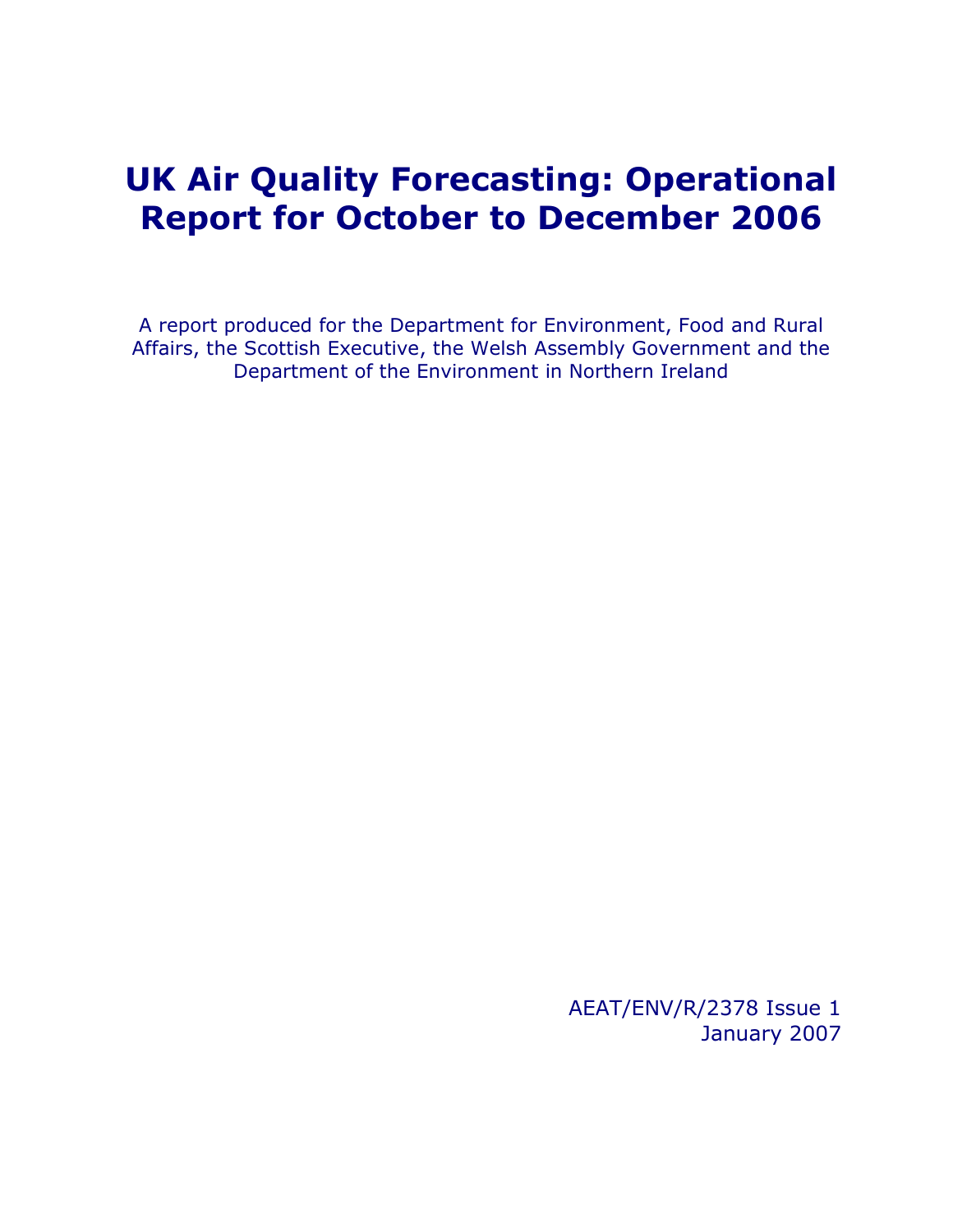| Title                                             | UK Air Quality Forecasting: Operational Report for October to December<br>2006.                                                                                           |
|---------------------------------------------------|---------------------------------------------------------------------------------------------------------------------------------------------------------------------------|
| Customer                                          | Department for Environment Food and Rural Affairs, the Scottish<br>Executive, the Welsh Assembly Government and the Department of the<br>Environment in Northern Ireland  |
| <b>Customer reference</b>                         | EPG 1/3/179                                                                                                                                                               |
| Confidentiality,<br>copyright and<br>reproduction | Copyright AEA Technology plc.<br>All rights reserved.<br>Enquiries about copyright and reproduction should be addressed to the<br>Commercial Manager, AEA Technology plc. |
| <b>File reference</b>                             | ED45099                                                                                                                                                                   |
| <b>Report number</b>                              | AEAT/ENV/R/2378 Issue 1                                                                                                                                                   |
| <b>Report status</b>                              | Issue 1                                                                                                                                                                   |

AEA Technology plc AEA Energy & Environment Building 551.11 Harwell Didcot Oxfordshire OX11 0QJ UK +44 (0) 870 190 6441 tel. +44 (0) 870 190 6608 fax.

Andy.cook@aeat.co.uk

AEA Energy & Environment is an operating division of AEA Technology plc AEA Technology is certificated to BS EN ISO9001:(1994)

|                    | <b>Name</b> | <b>Date</b> |
|--------------------|-------------|-------------|
| Author             | Andy Cook   | 05/02/2007  |
| <b>Reviewed by</b> | Paul Willis | 10/02/2007  |
| Approved by        | Jon Bower   | 15/02/2007  |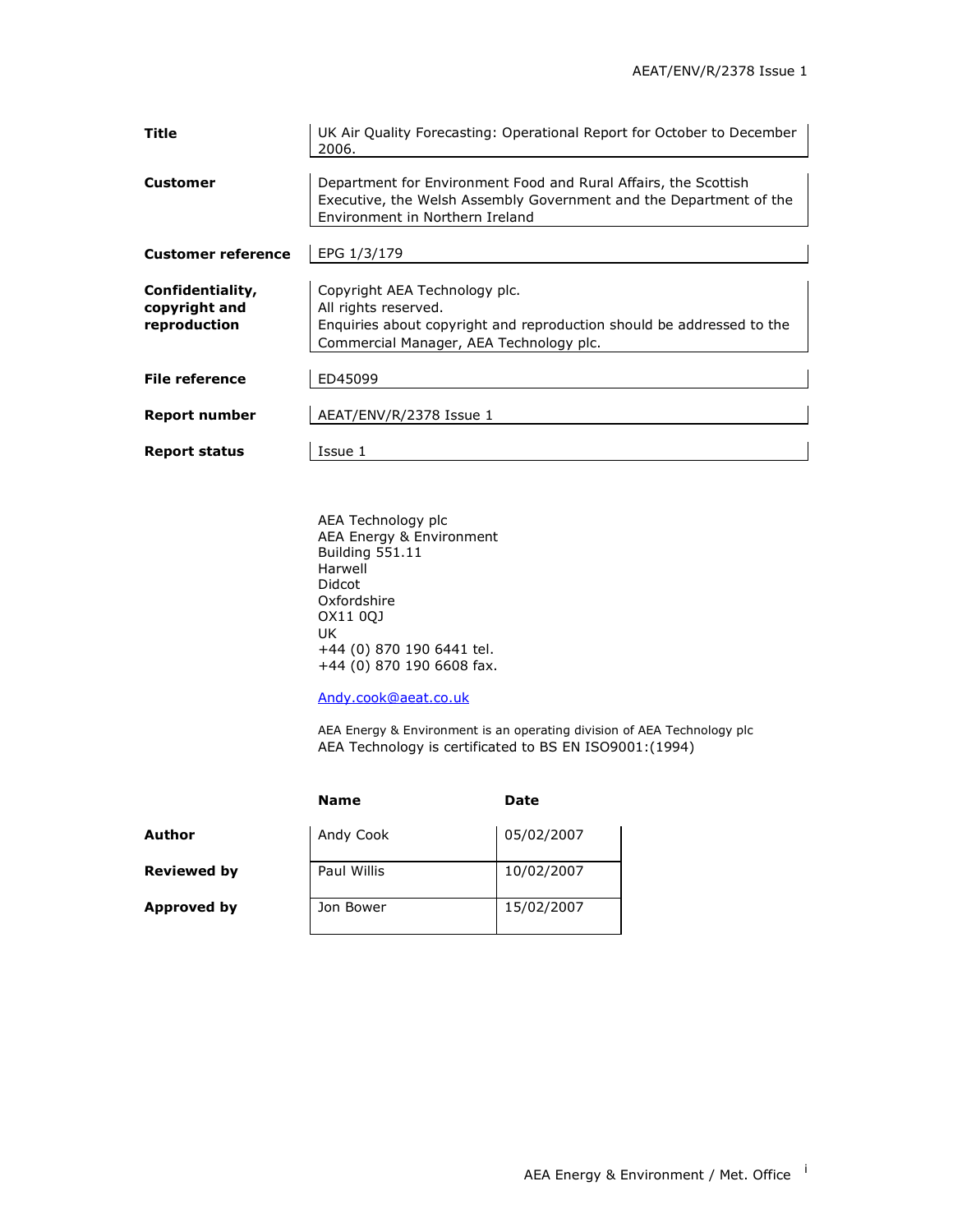### Executive Summary

This report covers the operational activities carried out by AEA Energy & Environment and the Met Office on the UK Air Quality Forecasting Contract from October to December 2006. The work is funded by the Department for Environment Food and Rural Affairs (Defra), the Scottish Executive, Welsh Assembly Government and the Department of the Environment in Northern Ireland.

During the fourth quarter of 2006, there were 5 days on which HIGH air pollution was recorded. All of the HIGH measurements were due to  $PM_{10}$ , three HIGH days were the result of bonfire nightweekend celebrations. None of the HIGH day-incidents were forecast successfully in terms of numerical forecasts issued, although written texts were issued leading up to the bonfire nightweekend warning that localised MODERATE or HIGH levels of  $PM_{10}$  were likely to be experienced close to bonfire events. Overall forecast success and accuracy rates for the HIGH band were therefore 0 % for both zones and agglomerations during this quarter. Many MODERATE days were measured (mainly for  $PM_{10}$  but a considerable contribution from  $NO_2$  in particular) and were forecast with a high degree of success and a reasonable accuracy. These MODERATE periods are recorded within the forecasting success and accuracy calculations. The forecasting success and accuracy for this quarter for HIGH and MODERATE episodes is summarised in Table 1 below.

Success figures for MODERATE forecasts issued show that a large proportion of measured polluted days were successfully forecast (percentage above  $100\%)^1$ . An average accuracy figure of 56 % indicates that only 44 % of the forecast MODERATE levels were not measured and remained LOW. The accuracy figures tend to be lower due to the precautionary approach that AEA Energy & Environment takes when issuing the daily forecasts- we issue a forecast for MODERATE pollution when there is only a small chance that it will be recorded.

#### Table 1 – Forecast success/accuracy for incidents above 'HIGH' and above 'MODERATE', October 1<sup>st</sup> to December 31<sup>tst</sup> 2006.

|                    | <b>HIGH</b> |                      | <b>MODERATE</b> |                      |  |  |  |
|--------------------|-------------|----------------------|-----------------|----------------------|--|--|--|
| <b>Region/Area</b> |             | % success % accuracy |                 | % success % accuracy |  |  |  |
| Zones.             |             |                      | 147             |                      |  |  |  |
| Agglomerations     |             |                      | 161             | 50                   |  |  |  |

We continue to research ways of improving the air pollution forecasting system by:

- 1. Investigating ways of using automatic software systems to streamline the activities within the forecasting process, thus allowing forecasters to spend their time more productively considering the most accurate forecasts.
- 2. Researching the chemistry used in our models, in particular the  $NO<sub>x</sub>$ ->NO<sub>2</sub> conversion used in NAME, and the chemical schemes for secondary  $PM_{10}$  and ozone.
- 3. Improving the NAME model used for ad-hoc analyses. In particular, recent improvements have assisted with investigations of the possible long-range transport of PM $_{10}$  pollution from forest fires in Russia and the long-range transport of particles from Saharan Dust Storms.
- 4. Improving and updating the emissions inventories used in our models.

There were no reported breakdowns in the forecasting service between October and December; all bulletins were delivered to the Air Quality Communications contractor on time.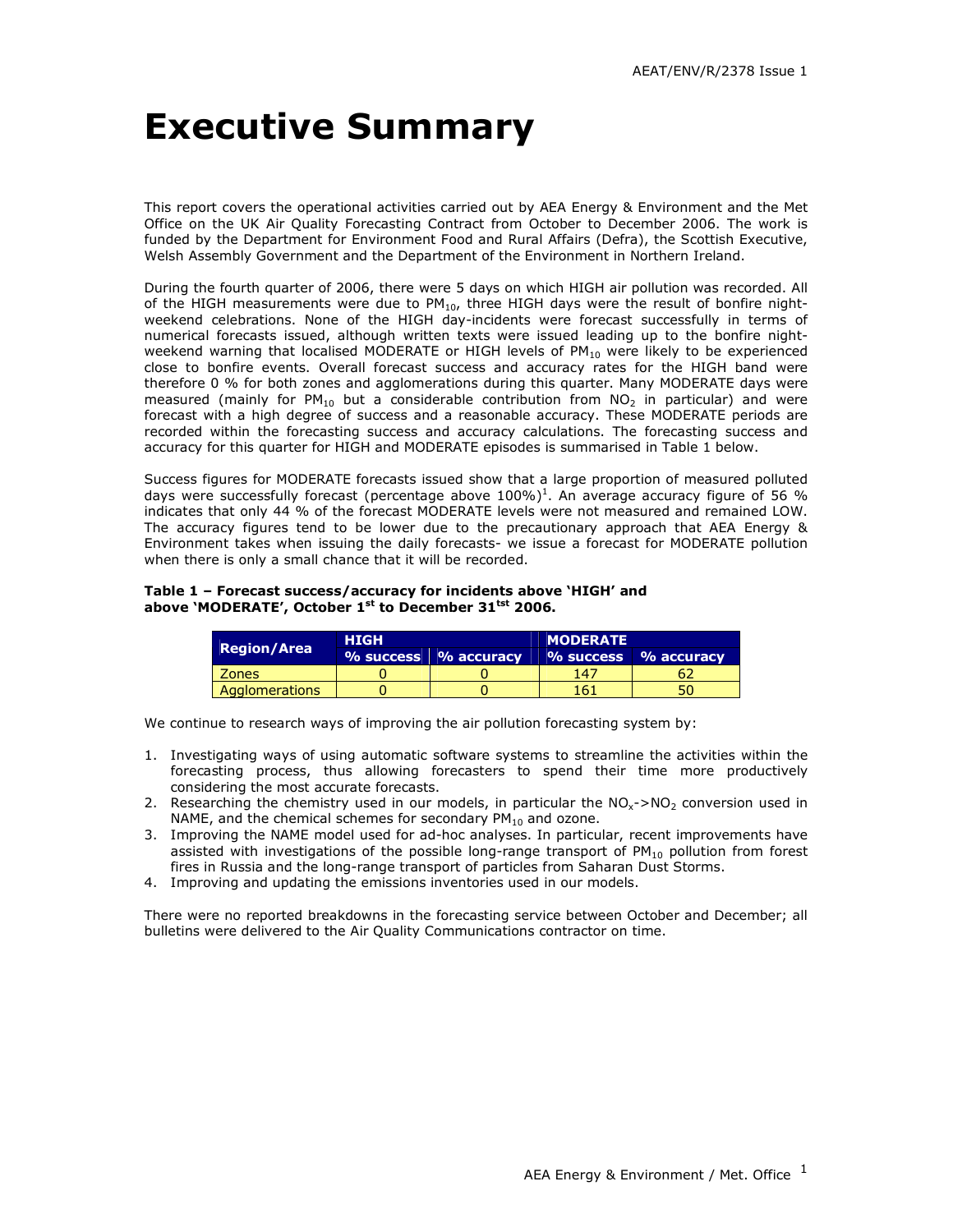## Contents

|              | <b>Executive Summary</b>                                                                                                                               | 1              |
|--------------|--------------------------------------------------------------------------------------------------------------------------------------------------------|----------------|
|              | <b>Contents</b>                                                                                                                                        | $\overline{2}$ |
| 1            | <b>Introduction</b>                                                                                                                                    | 3              |
| $\mathbf{2}$ | New developments during this period                                                                                                                    | 4              |
|              | MET OFFICE DEVELOPMENTS<br>2.1<br>2.2 AEA ENERGY & ENVIRONMENT DEVELOPMENTS                                                                            | 4<br>4         |
| 3            | <b>Analysis of Forecasting Success Rate</b>                                                                                                            | 5              |
|              | 3.1 FORECAST ANALYSIS FOR OCTOBER 1ST TO DECEMBER 31ST 2006.                                                                                           | 6              |
| 4            | <b>Breakdowns in the service</b>                                                                                                                       | 17             |
| 5.           | <b>Additional or enhanced forecasts</b>                                                                                                                | 17             |
| 6            | <b>Ad-hoc services and analysis</b>                                                                                                                    | 17             |
|              | 6.1<br>PARTICULATE CLOUD FROM EASTERN SOURCES IN EARLY MAY<br>6.2 SUMMER OZONE EPISODE<br>6.3 PARTICULATE CLOUD FROM EUROPEAN SOURCES IN MID SEPTEMBER | 17<br>17<br>17 |
| $\mathbf{7}$ | <b>Ongoing research</b>                                                                                                                                | 18             |
| 8            | Forward work plan for January to March 2007                                                                                                            | 18             |
|              | 9 Hardware and software inventory                                                                                                                      | 18             |
|              | <b>Appendix 1 - Air Pollution Index</b>                                                                                                                | 19             |
|              | <b>Appendix 2 - Forecasting Zones and Agglomerations</b>                                                                                               | 21             |
|              | Appendix 3 – Worked Example of How UK Forecasting<br><b>Success and Accuracy Rates are Calculated.</b>                                                 | 24             |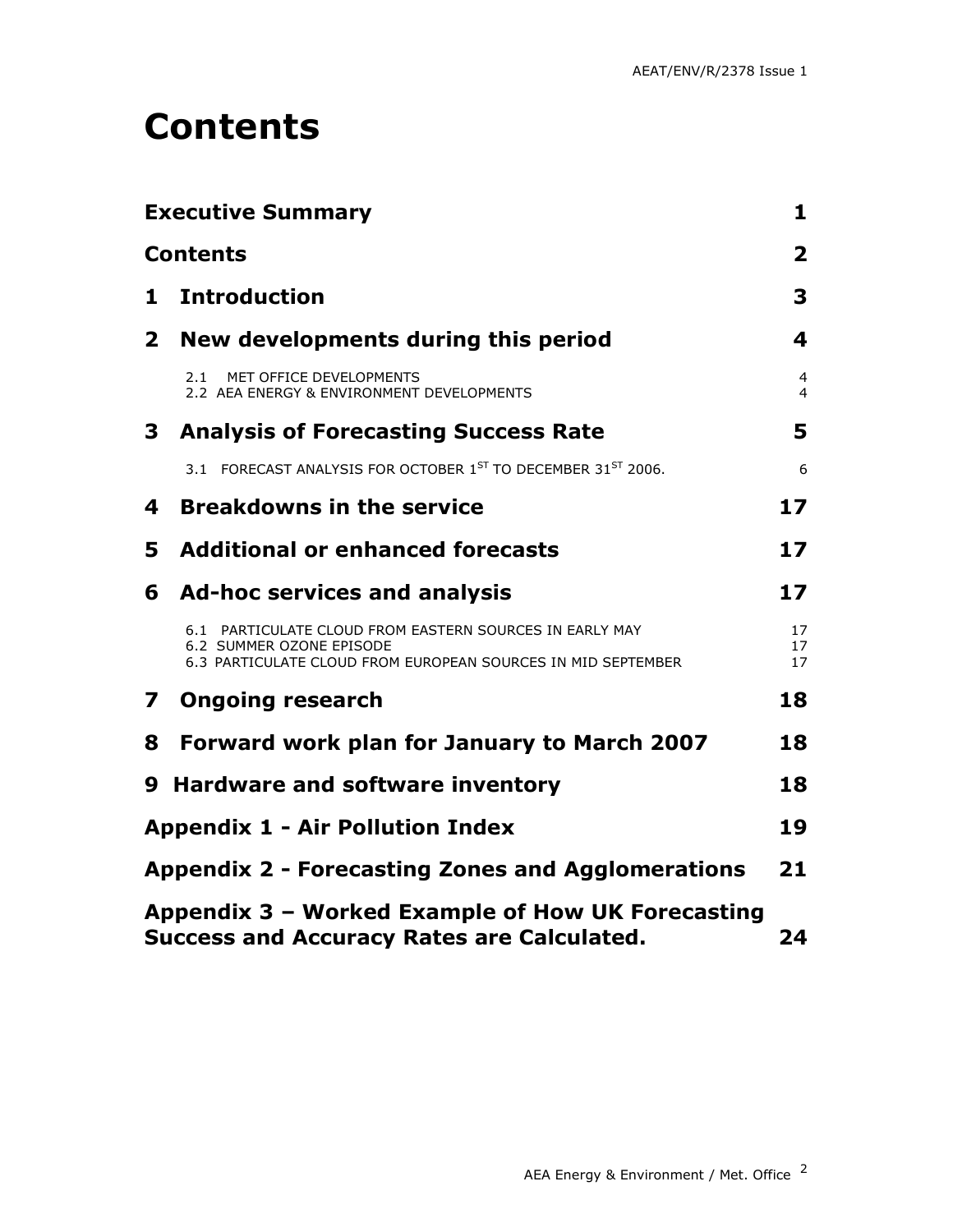## 1 Introduction

A forecast of the following day's air pollution is prepared every day by AEA Energy & Environment in collaboration with the Met Office. The forecast consists of a prediction of the air pollution descriptor for the worst-case situation in 16 zones and 16 agglomerations over the following 24 hours. Forecasts can be updated and disseminated through Teletext, the World Wide Web and a Freephone telephone number at any time of day, but the most important forecast of the day is the "daily media forecast". This is prepared at 3.00 p.m. for uploading to the internet and Air Quality Communications contractor before 4.00 p.m. each day, and is then included in subsequent air quality bulletins for the BBC, newspapers and many other interested organisations.

This report covers the media forecasts issued during the final quarter of 2006. Results from forecasting models are available each day and are used in constructing the forecast. The forecasters issue predictions for rural, urban background and roadside environments but, for the purposes of this report, these have been combined into a single "worst-case" category.

Twice every week, on Tuesdays and Fridays, we also provide a long-range pollution outlook. This takes the form of a short text message which is emailed to approximately sixty recipients in Defra and other Government Departments, together with the BBC weather forecasters. The outlook is compiled by careful assessment and review of the outputs from our pollution models, which currently run out to 3 days ahead, and by also considering the long-term weather situation.

We continue to provide a quality control system to ensure that the 5-day forecasts provided by the Met. Office to the BBC are consistent with the "daily media forecasts" and long-range pollution outlook provided by AEA Energy & Environment for Defra and the DAs. The BBC requires 5-day air pollution index forecasts for 230 UK towns and cities on their BBC Online service. The quality control work is carried out at around 3.00 p.m. daily, with the forecast updating onto the BBC Online Web site at 4.00 a.m. the following morning.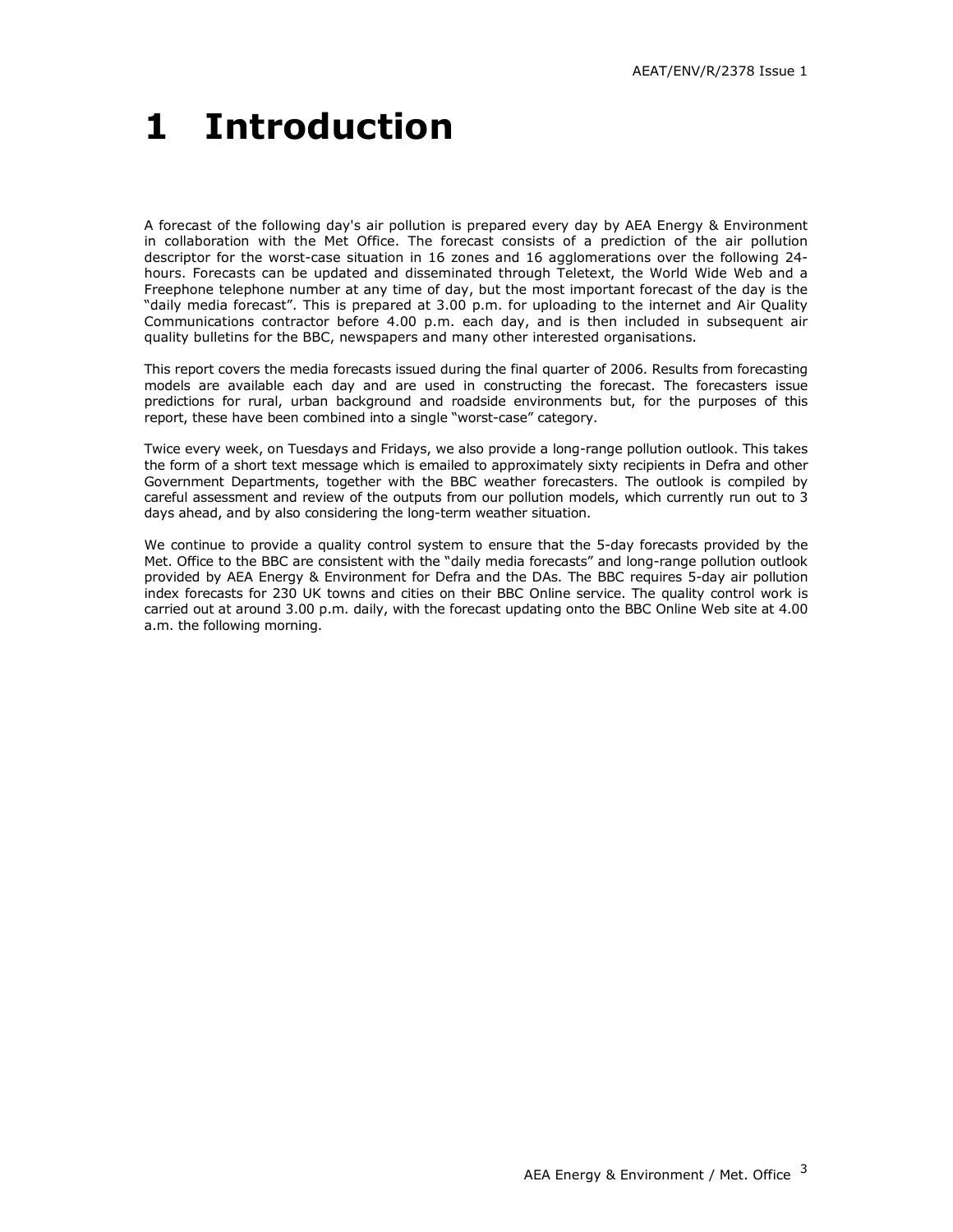## 2 New developments during this period

### 2.1 MET OFFICE DEVELOPMENTS

The Met Office has continued its development of the chemistry of the NAME model in this quarter. A new model version has been released which includes an improved scheme for pollution modelling. Work has been started to investigate how this scheme compares to other more involved chemistry schemes. Plans mentioned in the last report to implement the upgraded model and output in this quarter have been delayed to the next quarter, but effort to reinstate the map output from NAME has continued.

### 2.2 AEA ENERGY & ENVIRONMENT DEVELOPMENTS

Two new internet (WAP) enabled mobile phones have been purchased for use in forecasting from remote locations or locations where PC access is not possible. As well as providing continuing direct access to the duty forecaster in emergency situations for important parties, the phones will also reduce the need for the duty forecaster to have access to a PC at weekends to monitor or change the numerical forecast. The use of the phones is expected to start in quarter 1 of 2007 once the testing phase has been completed.

Enhanced methods have been devised, through necessity, to analyse air quality measurements from the year 2000 onwards to help to quantify the exceptional circumstances for ozone and particulates in 2006. The new graphs and charts will be available shortly in the annual forecasting report for 2006.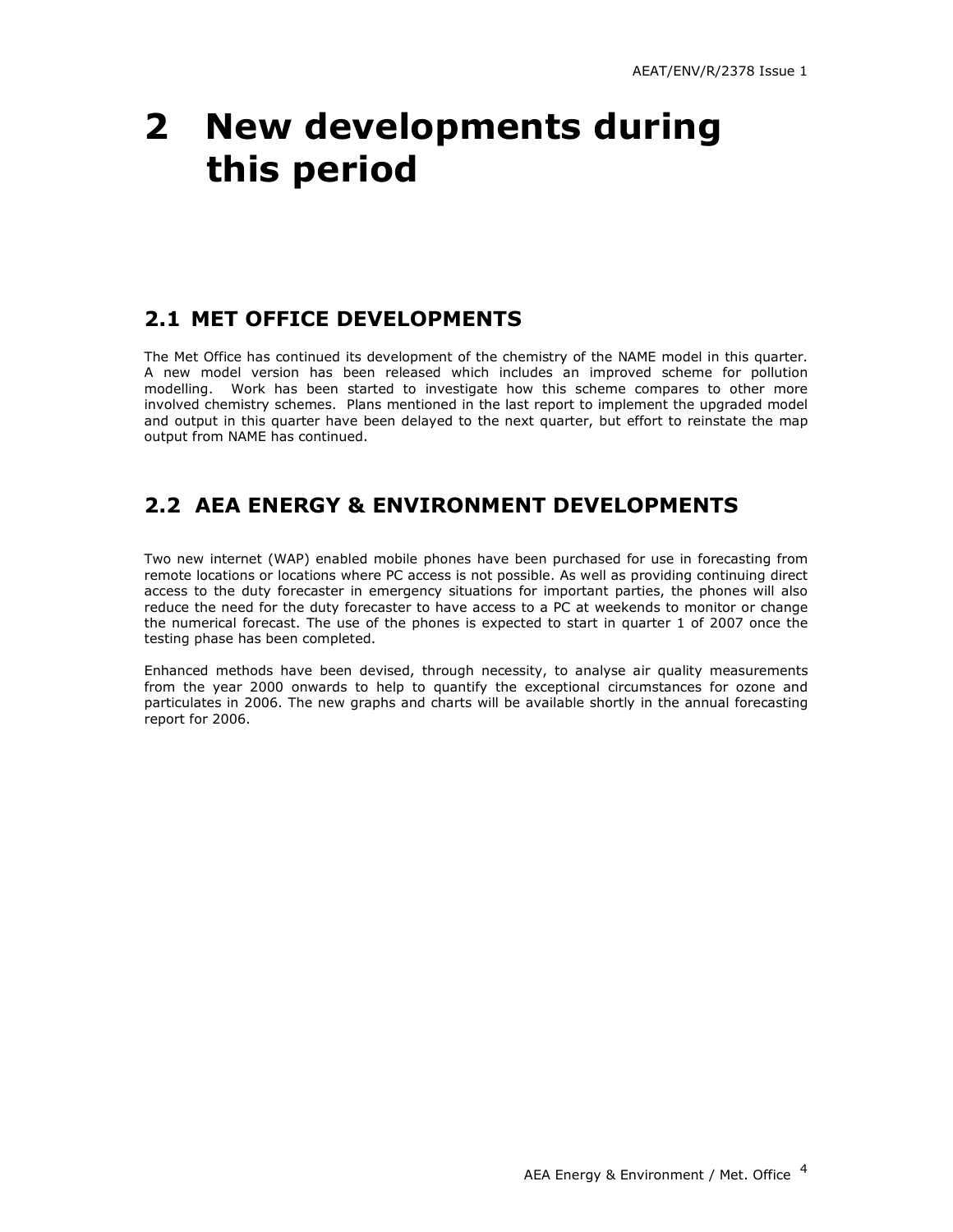## 3 Analysis of Forecasting Success Rate

Analysis of the forecasting performance is carried out for each of the 16 zones and 16 agglomerations used in the daily forecasting service. Further details of these zones and agglomerations are presented in Appendix 2. Forecasting performance is analysed for a single, general pollutant category rather than for each individual pollutant and has been aligned to the forecasting day (a forecasting day runs from the issue time, generally 3 pm). This analysis of forecasting performance is based on provisional data, as used in the daily forecasting process. Any obviously faulty data have been removed.

The analysis treats situations where the forecast index was within  $\pm 1$  of the measured index as a successful prediction, as this is the target accuracy we aim to obtain in the forecast. Because the calculations of accuracy and success rates are based on a success being  $\pm 1$  of the measured index, it is possible to record rates in excess of 100% rather than 'true' percentages. Appendix 3 shows a worked example of how accuracy and success rates are calculated. Further details of the text descriptions and index code used for the forecasting are given in Appendix 1.

The forecasting success rates for each zone and agglomeration for the quarter reported on are presented in Tables 3.1 (forecasting performance in zones) and 3.2 (forecasting performance in agglomerations) for 'HIGH' days. Table 3.5 provides a summary for each pollutant of the number of days on which HIGH and above pollution was measured, the maximum exceedence concentration and the day and site at which it was recorded. The forecasting performance Tables 3.1 and 3.2 give:

- The number of 'HIGH' days measured in the PROVISIONAL data
- The number of 'HIGH' days forecast
- The number of days with a correct forecast of 'HIGH' air pollution, within an agreement of  $\pm 1$ index value. A HIGH forecast is recorded as correct if air pollution is measured HIGH and the forecast is within  $\pm 1$  index value, or it is forecast HIGH and the measurement is within  $\pm 1$  index value. For example measured index 7 with forecast index 6 counts as correct, as does measured index 6 with forecast index 7.
- The number of days when 'HIGH' air pollution was forecast ('f' in the tables) but not measured ('m') on the following day to within an agreement of 1 index value.
- The number of days when 'HIGH' air pollution was measured ('m') but had not been forecast ('f') to within an agreement of 1 index value.

The two measures of forecasting performance used in this report are the 'success rate' and the 'forecasting accuracy'.

The forecast success rate (%) is calculated as:

 $\blacktriangleright$  (Number of episodes successfully forecast/total number of episodes measured)  $\times$  100

The forecast accuracy (%) is calculated as:

 $\blacktriangleright$  (Number of episodes successfully forecast/[Number of successful forecasts + number of wrong forecasts])  $\times$  100

The forecasting success rates for 'MODERATE' days or above for each zone and agglomeration are presented in Tables 3.3 (zones) and 3.4 (agglomerations). Table 3.3 and 3.4 give the same information as in Tables 3.1 and 3.2, but summarised for 'MODERATE' days and above.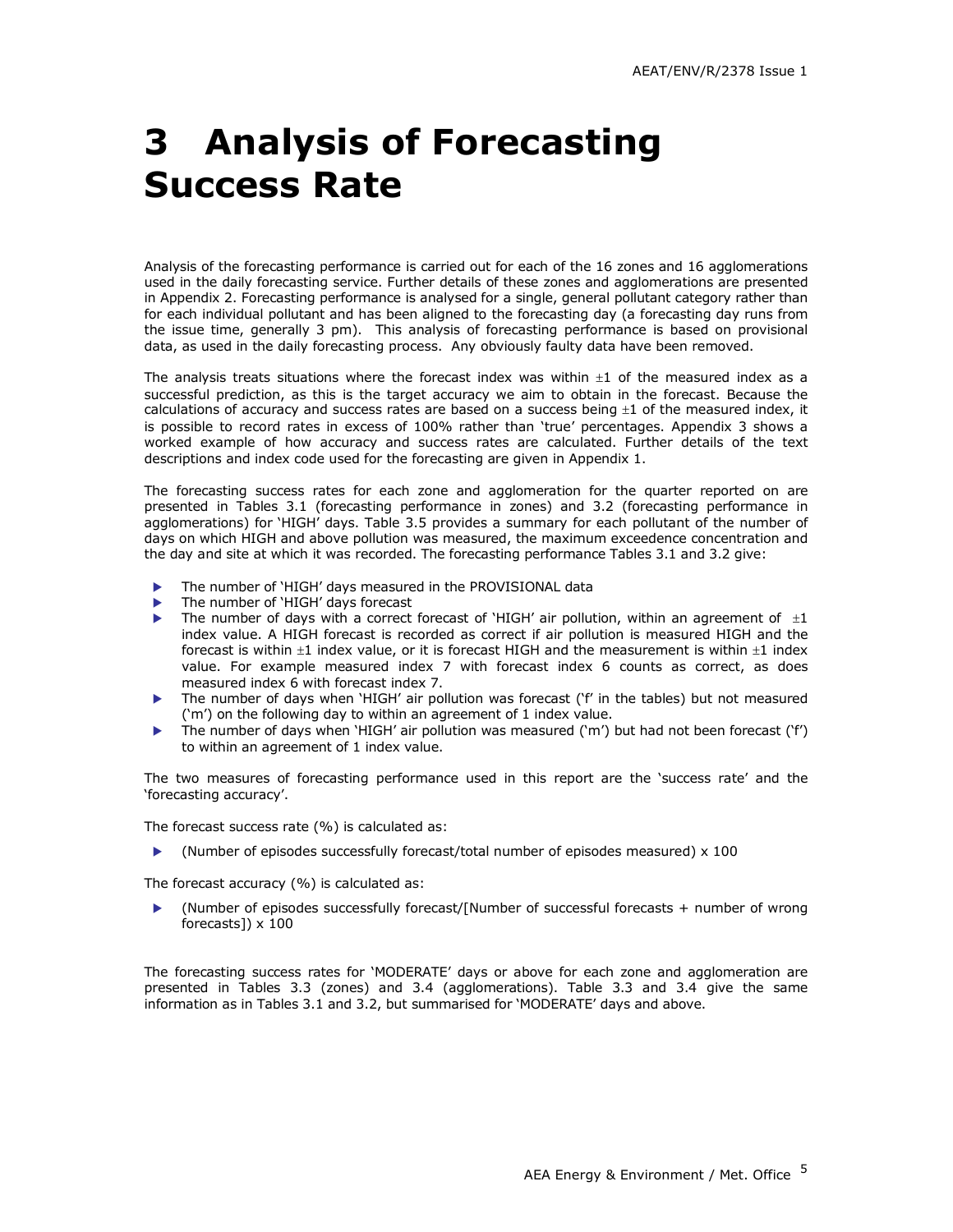### 3.1 FORECAST ANALYSIS FOR OCTOBER  $1^{ST}$  TO DECEMBER 31 $^{ST}$  2006.

| <b>ZONES</b>    | Central<br>Scotland Mids | East $\vert$ | Eastern | London | Greater Highland | North<br>East | North<br>East<br>Scotland | <b>North</b> | North West Northern Scottish South South South<br>ad Wales Merseyside |     |     |     |     | West | Yorkshire &<br>Ireland Borders East Wales West Midlands Humberside | <b>Overall</b> |
|-----------------|--------------------------|--------------|---------|--------|------------------|---------------|---------------------------|--------------|-----------------------------------------------------------------------|-----|-----|-----|-----|------|--------------------------------------------------------------------|----------------|
| measured days   |                          |              |         | 4      |                  | u             |                           | ∩<br>U       |                                                                       |     |     |     |     |      |                                                                    | 9              |
| forecasted days |                          |              |         |        |                  |               |                           | 0            |                                                                       |     |     |     |     |      |                                                                    |                |
| ok(f and m)     |                          |              |         |        |                  |               |                           | 0            |                                                                       |     |     |     |     |      |                                                                    | 0              |
| wrong (f not m) |                          |              |         |        |                  | υ             |                           | U            |                                                                       |     |     |     |     |      |                                                                    |                |
| wrong (m not f) |                          |              |         |        |                  | υ             |                           | $\Omega$     |                                                                       |     |     |     |     |      |                                                                    | q              |
| success %       | 100                      | 100          |         |        | 100              | 100           | 100                       | 100          | 100                                                                   | 100 | 100 | 100 | 100 |      | 100                                                                | 0              |
| accuracy %      |                          |              |         |        |                  |               |                           | $\Omega$     | ∩                                                                     |     |     |     |     |      |                                                                    |                |

#### Table 3.1 - Forecast Analysis for UK Zones 'HIGH' band and above \*

#### Table 3.2 - Forecast Analysis for UK Agglomerations 'HIGH' band and above \*

| AGGLOMERATIONS   Belfast UA   Brighton/Worthing/ |     | Littlehampton | <b>Bristol UA</b> | <b>Cardiff UA</b> | Edinburgh UA | <b>Glasgow UA</b> | <b>Greater Manchester</b><br>UA | Leicester UA | Liverpool UA |
|--------------------------------------------------|-----|---------------|-------------------|-------------------|--------------|-------------------|---------------------------------|--------------|--------------|
| measured days                                    |     |               |                   |                   |              |                   |                                 |              |              |
| forecasted days                                  |     |               |                   |                   |              |                   |                                 |              |              |
| ok (f and m)                                     |     |               |                   |                   |              |                   |                                 |              |              |
| wrong (f not m)                                  |     |               |                   |                   |              |                   |                                 |              |              |
| wrong (m not f)                                  |     |               |                   |                   |              |                   |                                 |              |              |
| success %                                        | 100 | 100           |                   | 100 <sup>1</sup>  | 100          | 100               | 100                             | 100          | 100          |
| accuracy %                                       |     |               |                   |                   |              |                   |                                 |              |              |

| <b>AGGLOMERATIONS</b>                                                                                                                                   | Nottingham UA | Portsmouth UA | Sheffield UA | Swansea UA | Tyneside | <b>West Midlands UA</b> | West Yorkshire UA | <b>Overall</b> |
|---------------------------------------------------------------------------------------------------------------------------------------------------------|---------------|---------------|--------------|------------|----------|-------------------------|-------------------|----------------|
| measured days                                                                                                                                           |               |               |              |            |          |                         |                   |                |
| forecasted days                                                                                                                                         |               |               |              |            |          |                         |                   |                |
| ok(f and m)                                                                                                                                             |               |               |              |            |          |                         |                   |                |
| wrong (f not m)                                                                                                                                         |               |               |              |            |          |                         |                   |                |
| wrong (m not f)                                                                                                                                         |               |               |              |            |          |                         |                   |                |
| success %                                                                                                                                               | 100           | 100           | 100          | 100        | 100      |                         | 100               |                |
| accuracy %                                                                                                                                              |               |               |              |            |          |                         |                   |                |
| * All performance statistics are based on provisional data. Obviously incorrect data due to instrumentation faults have been removed from the analyses. |               |               |              |            |          |                         |                   |                |

Please refer to the start of section 3 for an explanation of the derivation of the various statistics, figures >100 % may occur.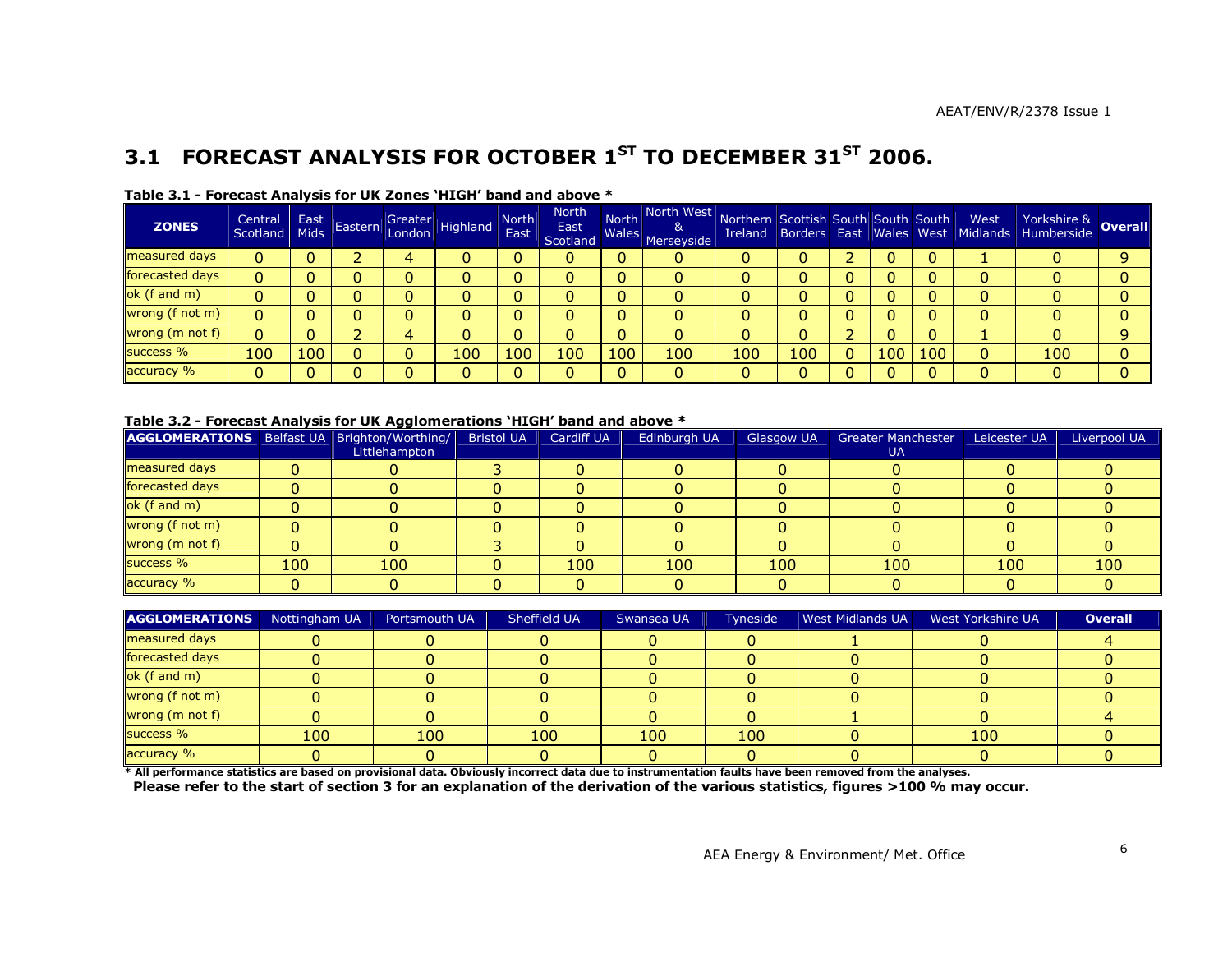| <b>ZONES</b>    | Central<br>Scotland | East<br>Mids <sup>1</sup> | Eastern | London | <b>Arn</b> Greater Highland | <b>North</b><br>East | <b>North</b><br><b>East</b><br>Scotland | <b>North</b><br>Wales | North West<br>&<br>Merseyside | Northern Scottish South South South<br><b>Ireland</b> |     |           |     |     | West<br>Borders East Wales West Midlands | Yorkshire & Overall |     |
|-----------------|---------------------|---------------------------|---------|--------|-----------------------------|----------------------|-----------------------------------------|-----------------------|-------------------------------|-------------------------------------------------------|-----|-----------|-----|-----|------------------------------------------|---------------------|-----|
| measured days   |                     |                           |         | 30     |                             |                      | υ                                       |                       |                               |                                                       |     |           |     |     |                                          |                     | 66  |
| forecasted days |                     |                           |         | 21     |                             |                      |                                         | 4                     |                               |                                                       |     |           |     |     |                                          | 10                  | 113 |
| ok (f and m)    |                     |                           |         | 28     |                             |                      | u                                       | 4                     |                               |                                                       |     |           |     |     |                                          |                     | 97  |
| wrong (f not m) |                     |                           |         |        |                             |                      |                                         |                       | 0                             |                                                       |     |           |     |     |                                          |                     | 42  |
| wrong (m not f) |                     |                           |         |        |                             |                      | U                                       |                       |                               |                                                       |     |           |     |     |                                          |                     | 18  |
| success %       | 100                 | 250                       | 140     | 93     | 300                         | 350                  | 100                                     | 100                   | 180                           | 100                                                   | 100 | 67        | 140 | 500 | 100                                      | 157                 | 147 |
| accuracy %      | 50                  | 50                        | 64      | 72     | 100                         | 78                   | 0                                       | 100                   | 90                            | 40                                                    | 50  | <b>18</b> | 54  | 50  | 38                                       | 85                  | 62  |

#### Table 3.3 - Forecast Analysis for UK Zones 'MODERATE' band and above \*

#### Table 3.4 - Forecast Analysis for UK Agglomerations 'MODERATE' band and above \*

| <b>AGGLOMERATIONS</b>   Belfast UA   Brighton/Worthing/ |     | Littlehampton | <b>Bristol UA</b> | <b>Cardiff UA</b> | Edinburgh UA | Glasgow UA | <b>Greater Manchester</b><br>UA. | Leicester UA | Liverpool UA |
|---------------------------------------------------------|-----|---------------|-------------------|-------------------|--------------|------------|----------------------------------|--------------|--------------|
| measured days                                           |     |               |                   |                   |              |            |                                  |              |              |
| forecasted days                                         |     |               |                   |                   |              |            |                                  |              |              |
| ok (f and m)                                            |     |               |                   |                   |              |            | 1 L                              |              |              |
| wrong (f not m)                                         |     |               |                   |                   |              |            |                                  |              |              |
| wrong (m not f)                                         |     |               |                   |                   |              |            |                                  |              |              |
| success %                                               | 100 | 100           | 33                | 50                | 100          | 129        | 138                              | 150          | 100          |
| accuracy %                                              | 40  |               |                   |                   | 50           | 69         |                                  | 33           |              |

| <b>AGGLOMERATIONS</b>                                                                                                                                   | Nottingham UA | Portsmouth UA | Sheffield UA | Swansea UA | Tyneside | <b>West Midlands UA</b> | West Yorkshire UA | <b>Overall</b> |
|---------------------------------------------------------------------------------------------------------------------------------------------------------|---------------|---------------|--------------|------------|----------|-------------------------|-------------------|----------------|
| measured days                                                                                                                                           |               |               |              |            |          |                         |                   | 46             |
| forecasted days                                                                                                                                         |               |               |              |            |          |                         |                   | 113            |
| ok (f and m)                                                                                                                                            |               |               |              |            |          |                         |                   |                |
| wrong (f not m)                                                                                                                                         |               |               |              |            |          |                         |                   | 58             |
| wrong (m not f)                                                                                                                                         |               |               |              |            |          |                         |                   |                |
| success %                                                                                                                                               | $100^{\circ}$ | 150           | 150          | 120        | 100      | 133                     | 300               | 161            |
| accuracy %                                                                                                                                              |               | 50            | 67           | 60         |          | 62                      | 90                | 50             |
| * All performance statistics are based on provisional data. Obviously incorrect data due to instrumentation faults have been removed from the analyses. |               |               |              |            |          |                         |                   |                |

Please refer to the start of section 3 for an explanation of the derivation of the various statistics, figures >100 % may occur.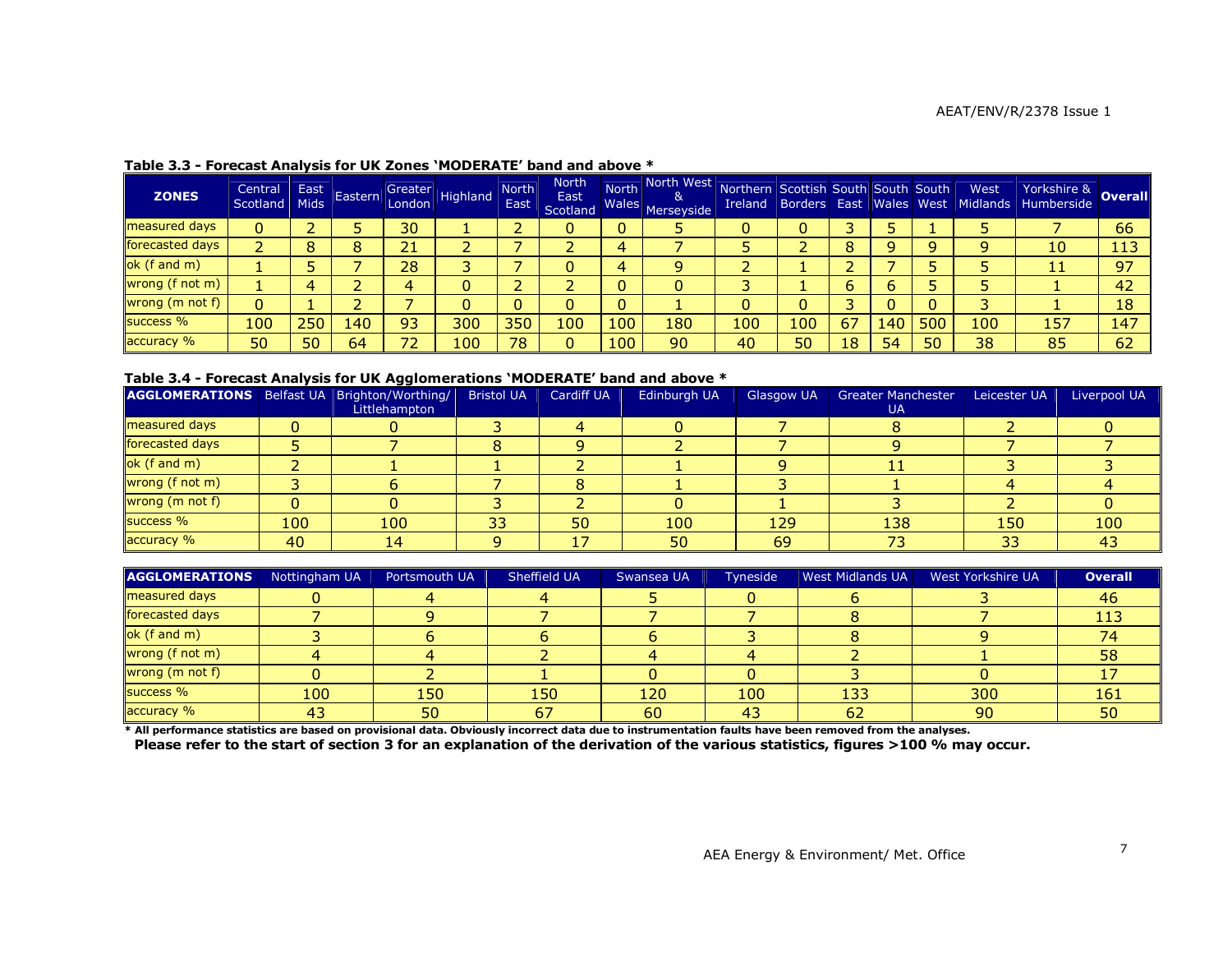| <b>Pollutant</b>                       | <b>High</b><br>or<br>above<br>days | <b>Moder</b><br>ate<br>days | Max.<br>conc.<br>$(\mu g$<br>/m <sup>3</sup> ) * | Site with max.<br>conc.  | <b>Zones or</b><br><b>Agglomeration</b> | Date of<br>max conc. | <b>Forecast</b><br><b>SUCCESS</b><br><b>HIGH</b><br>days<br>$(9/6)****$<br>[no.]<br>incidents,<br>zone or<br>agglomer<br>ation<br>$days]$ ** |
|----------------------------------------|------------------------------------|-----------------------------|--------------------------------------------------|--------------------------|-----------------------------------------|----------------------|----------------------------------------------------------------------------------------------------------------------------------------------|
| Ozone                                  | $\mathbf{0}$                       | $\overline{2}$              | 102                                              | <b>Narberth</b>          | <b>South Wales</b>                      | 1/12/06              | N/A                                                                                                                                          |
| $PM_{10}$<br>gravimetric<br>equivalent | 5                                  | 34                          | 190                                              | <b>Bristol St Paul's</b> | <b>Bristol UA</b>                       | 5/11/06              | $0\%$<br>$[13]$                                                                                                                              |
| NO <sub>2</sub>                        | $\mathbf{0}$                       | 13                          | 372                                              | Marylebone<br>Road       | <b>London UA</b>                        | 10/11/06             | N/A                                                                                                                                          |
| SO <sub>2</sub>                        | $\mathbf{0}$                       | $\Omega$                    | 210                                              | <b>Port Talbot</b>       | Swansea UA                              | 14/11/06             | N/A                                                                                                                                          |
| <sub>CO</sub>                          | $\mathbf{0}$                       | $\overline{0}$              | 3.4                                              | <b>Hackney</b>           | <b>London UA</b>                        | 7/11/06              | N/A                                                                                                                                          |

#### Table 3.5 – Summary of episodes October to December 2006 (Based on latest provisional data)

\* Maximum concentration relate to 8 hourly running mean or hourly mean for ozone, 24 hour running mean for PM<sub>10</sub>, hourly mean for  $NO<sub>2</sub>$ , 15 minute mean for  $SO<sub>2</sub>$  and 8 hour running mean for CO (CO units are mg/m3).

\*\* the number of incidents is the total of the number of HIGH days in all zones and agglomerations (ie a HIGH day on the same day in many zones or agglomerations is counted as many incidents, not just one)

\*\*\* The success rates for the number of HIGH days in table 3.5 have been calculated using calendar days (ie midnight to midnight) and therefore may not necessarily agree with the success rates calculated within the forecast analysis tables 3.1 and 3.2, which are calculated based on media forecast days starting generally at 3 pm each day.

#### General Observations

There were 13 zone or agglomeration-day incidents of HIGH band pollution measured during this quarter, measured on 5 separate days for  $PM_{10}$ . Three of the  $PM_{10}$  day-incidents were as a result of bonfire night and two due to possible building works near the Leamington Spa AQM site in early December. Due to the inherently unpredictable and localised nature of PM<sub>10</sub> episodes, all of these HIGH incidents were not successfully forecast and were not considered to broadly represent ambient levels across their associated regions, so were therefore not accounted for during the forecasting process. Text based warnings were however issued leading up to the bonfire night weekend after a review of the meteorological conditions by the AEA Energy & Environment forecasting team indicated that poor dispersion conditions would be prevalent in England and Wales throughout that weekend.

Thirty four MODERATE days were seen due to  $PM_{10}$ , mainly due to the 28 MODERATE or above exceedences measured at the London Marylebone site.

Two MODERATE days were measured for ozone during this quarter in early December, measured at 2 or more sites on both days, during periods of predominantly westerly trajectories.

Thirteen MODERATE days were measured for nitrogen dioxide. Eight of these days were exceeded at the London Marylebone Road kerbside site.

No MODERATE days were measured for SO2 at network sites, slightly unusual when taking into consideration that two "cold spells" occurred during this quarter.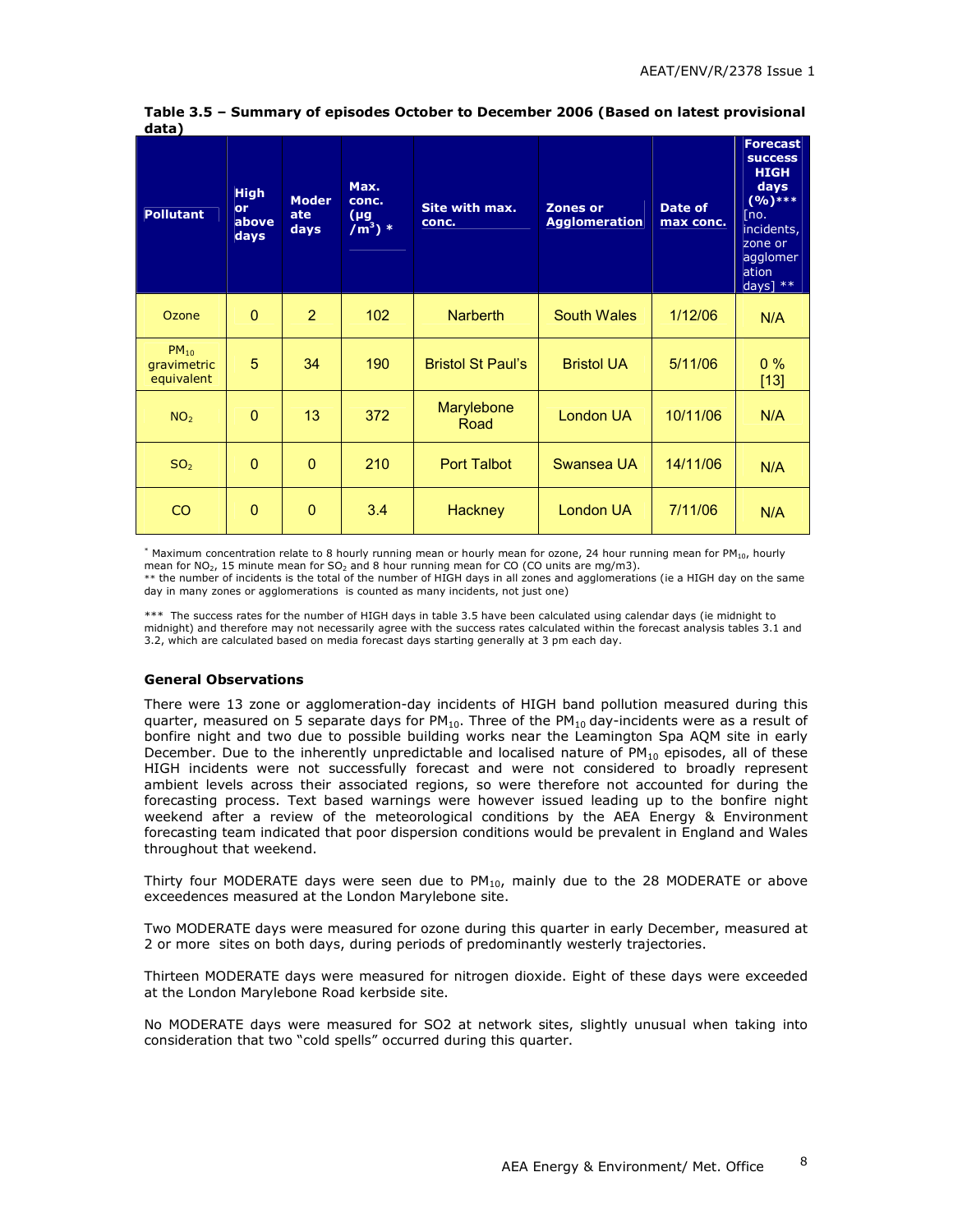No MODERATE or above days were measured for CO during the reporting period. The highest 8 hour running mean calculated was 3.4 mg/m<sup>3</sup> at the London Hackney site on Tuesday 7<sup>th</sup> November, towards the end of a "cold spell".

Figures 3.1 – 3.3 show the trends of pollutants in graphical form. A site-by-site breakdown is given in Figures 3.4a and 3.4b.

#### $O<sub>3</sub>$

During this quarter very few, if any, exceedences are normally expected due to winter weather conditions; which are unfavourable for ozone formation at elevated levels.

Two MODERATE days were measured during this period, unusually in early December. On the  $1<sup>st</sup>$ December two sites briefly just entered the MODERATE band – rural Narberth in Wales and Blackpool Marton in the north west of England. On the  $3<sup>rd</sup>$  four sites briefly just entered the MODERATE band – all the sites were located in England or Wales, geographically spread and mainly designated urban sites. Simple air mass back-trajectory plots show that air reaching parts of England was briefly sourced from over Spain and the near continent during the generally wet weekend of the  $2^{nd}$  –  $3^{rd}$  December, which may have been a contributing factor to the exceedences which are currently based on provisional data.

Figure 3.1 shows the trends in  $O_3$  levels over this period.

#### $PM<sub>10</sub>$

Five HIGH or above days were measured during this quarter. Three of these days were as the result of bonfire night celebrations during a period of cold and still weather conditions. Measurements entered the VERY HIGH band on three days from Saturday 4<sup>th</sup> to Monday 6<sup>th</sup> November. Bristol St Pauls, London Hillingon and London Bexley all measured two VERY HIGH days over that weekend and Swansea Roadside measured one. The 5<sup>th</sup> November was on a Sunday this year therefore celebrations were distributed from Friday (often private firework events) and Saturday / Sunday (municipal displays were most likely to have occurred on the Saturday). High pressure air travelling over the UK from the south west to the south east over that weekend and freezing overnight conditions leading up to those days caused poor dispersion conditions in England and Wales.

Eight sites reached the MODERATE band on Friday  $3<sup>rd</sup>$ . Five of these were considered to have been the result of a general build up of particulates due to meteorological conditions and traffic emissions, which included 4 sites in the north west of England and one in the Midlands. Two sites in London and one in the Midlands may have measured MODERATE levels as the result of the first evening of bonfire celebrations or private fireworks. The highest hourly measurement on this day was 714 ug/m<sup>3</sup> in gravimetric units at Haringey Roadside.

Of the sites exceeding the MODERATE band on Saturday  $4<sup>th</sup>$ , thirteen were located in London and the south east, five in the north west of England, one in the north east, two in the Midlands and one in the south west. Six of the sites were designated "roadside", four of these situated in London. All other sites were designated "urban". Six sites exceeded the HIGH band on the  $4<sup>th</sup>$ , four of which were located in the London urban area, Birmingham Tyburn and Bristol St Paul's. The highest hourly measurement on this day was 888 ug/ $m<sup>3</sup>$  in gravimetric units at London Hillingdon.

The MODERATE band was exceeded by twenty two sites on Sunday  $5<sup>th</sup>$ . Some of these may have been the result of celebrations on the previous evening being captured by the ongoing 24-hour running mean into the Sunday, in accordance with the procedure employed for the banding system for  $PM<sub>10</sub>$ . The geographical distribution of sites measuring in the MODERATE band for Sunday was similar to the previous day with 2 more sites exceeding in London and the south east, five less sites in the north of England and 2 additional sites in Wales. Eighteen of the MODERATE band sites were designated "urban" and four "roadside". Three sites entered the VERY HIGH band on the  $5<sup>th</sup>$ ; London Bexley and Hillingdon, and Bristol St Paul's. The HIGH band was entered by a further 8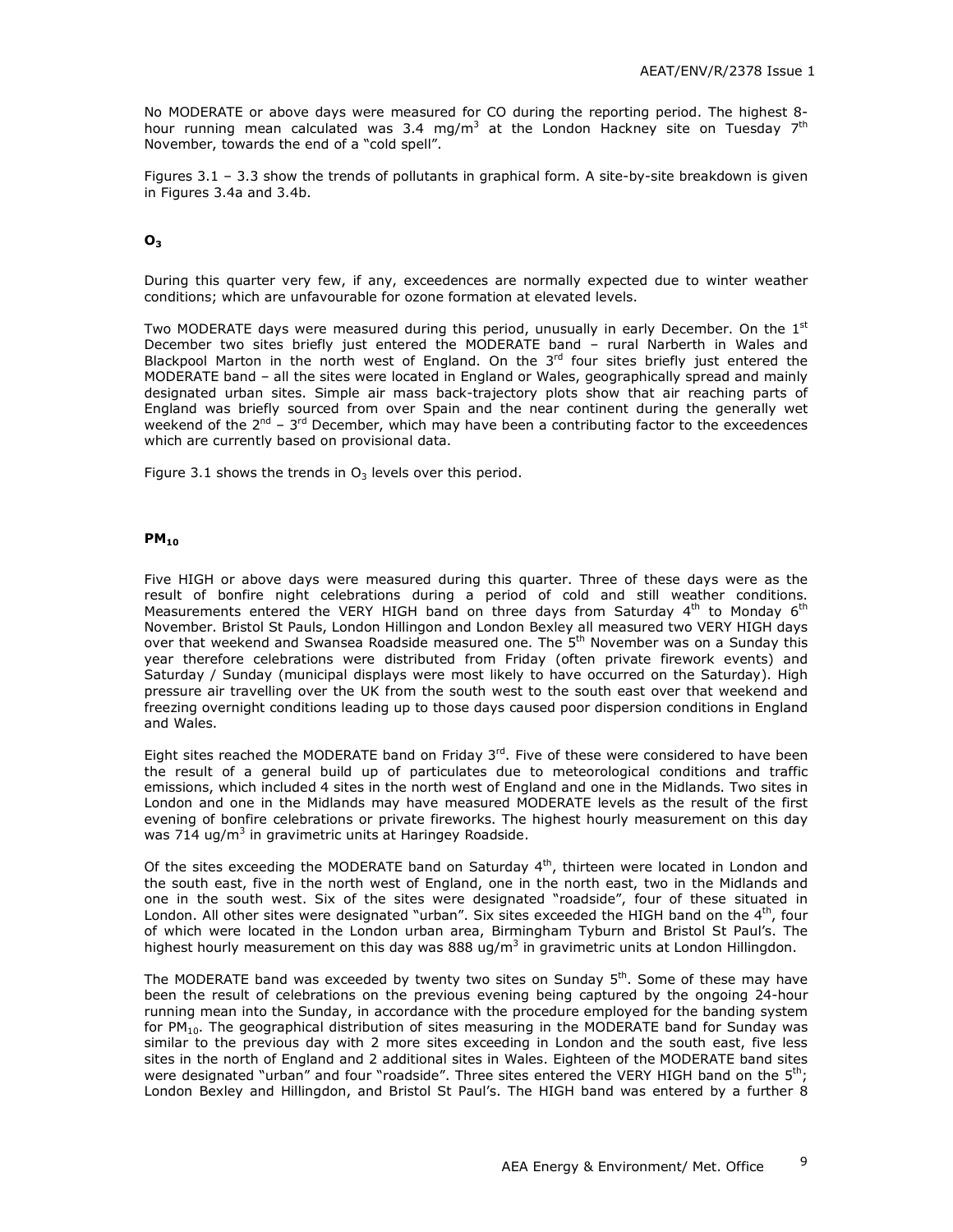sites: five in the London Urban Area, Southampton, Southend on Sea and Swansea Roadside. The highest hourly measurement on this day was 487 ug/m<sup>3</sup> in gravimetric units at Swansea Roadside.

All the 19 sites which entered the MODERATE band on Monday  $6<sup>th</sup>$  November were considered to have been the result of celebrations on Sunday  $5<sup>th</sup>$ . The geographical distribution of MODERATE band sites had changed on Monday; five less than the previous day in London and the south east, three more in the north west and one less in the midlands. The site distribution change was possibly the result of movement of the high pressure centre across the UK. Four of the MODERATE sites were again designated "roadside". Three sites reached the HIGH band on the  $6<sup>th</sup>$ : Bristol St Paul's, London Marylebone Road and Swansea Roadside and were all the result of celebrations on the previous Sunday evening. Both Bristol St Paul's and Swansea Roadside entered the VERY HIGH band. The highest hourly measurement on this day was 273 ug/m<sup>3</sup> in gravimetric units at Bristol St Paul's during the early hours of the morning of Monday  $6<sup>th</sup>$ .

Seven sites went MODERATE on Tuesday  $7<sup>th</sup>$  November, all of them considered to have been caused by a general build up of traffic related emissions before westerly air and favourable dispersion conditions reached the UK on Wednesday 8<sup>th</sup>. Half of these sites were located in London and 70 % were designated "roadside".

London Marylebone Road exceeded the MODERATE band twenty eight times during this period, five more exceedences compared to the same quarter in 2005.

On Monday 16<sup>th</sup> October twelve sites entered the MODERATE band. Seven of these were located in London of which four were non-roadside designated sites. Glasgow Kerbside also exceeded as well as Cardiff centre and further urban sites in the midlands and the south east. The highest daily running average was 92 ug/m<sup>3</sup> in gravimetric units at London Marylebone Road. The following day 8 sites exceeded, including two roadside sites in London and two urban sites in the north east of England. Air trajectories over this period were westerly or south westerly throughout with mild conditions and a light breeze experienced. Particulate levels gradually built up from the 14<sup>th</sup> to the  $16<sup>th</sup>$  then fell away from midday on the  $16<sup>th</sup>$  over most of the UK, including sites in Scotland to some extent. Satellite imagery showed that a haze had built up over the North Sea on the  $13<sup>th</sup>$  and had passed over to areas of the UK from the  $14<sup>th</sup>$  to the  $16<sup>th</sup>$ . On the  $16<sup>th</sup>$  the haze had been over all areas and mixed with cloud, Scotland appeared to have cleared of haze during the daytime. By the  $18<sup>th</sup>$  the haze had completely cleared.

Over the 7<sup>th</sup> and 8<sup>th</sup> December approximately four sites entered the MODERATE band. One of these was due to possible building works near the Leamington Spa site. Marylebone Road and Swansea Roadside sites exceeded as well as the Port Talbot site, located near a steel works. This was a cool period just before a cold spell and is likely to have been caused by, predominantly, traffic emissions before a weekend, and a localised effect at the Port Talbot site.

A further cold spell occurred leading up to the Christmas break. Conditions were foggy, freezing and with very low or no wind speeds, particularly in the north east of England, the Midlands and the south east. From Tuesday  $19<sup>th</sup>$  December to Friday  $22<sup>nd</sup>$  December around 5 sites exceeded the MODERATE band on a daily basis. All the sites were located in the north of England and were split between "roadside" and "urban" designations. Examples include Bury Roadside, Sheffield Centre and Wigan. These are likely to have been the result of industrial emissions combined with traffic emissions in very poor dispersion conditions. After Friday 22<sup>nd</sup> traffic flows would have been far lower therefore no more exceedences were observed over the Christmas period.

Figure 3.2 shows the trends in  $PM_{10}$  levels over this period.

#### $NO<sub>2</sub>$

Exceedences of the MODERATE band were measured at the London Marylebone Road site on 8 days during this quarter. These were fairly evenly distributed throughout this period although no exceedences were measured during the pre-Christmas cold spell, possibly due to a fall in the number of employees at workplaces in the build up to the holiday. One day exceedences were also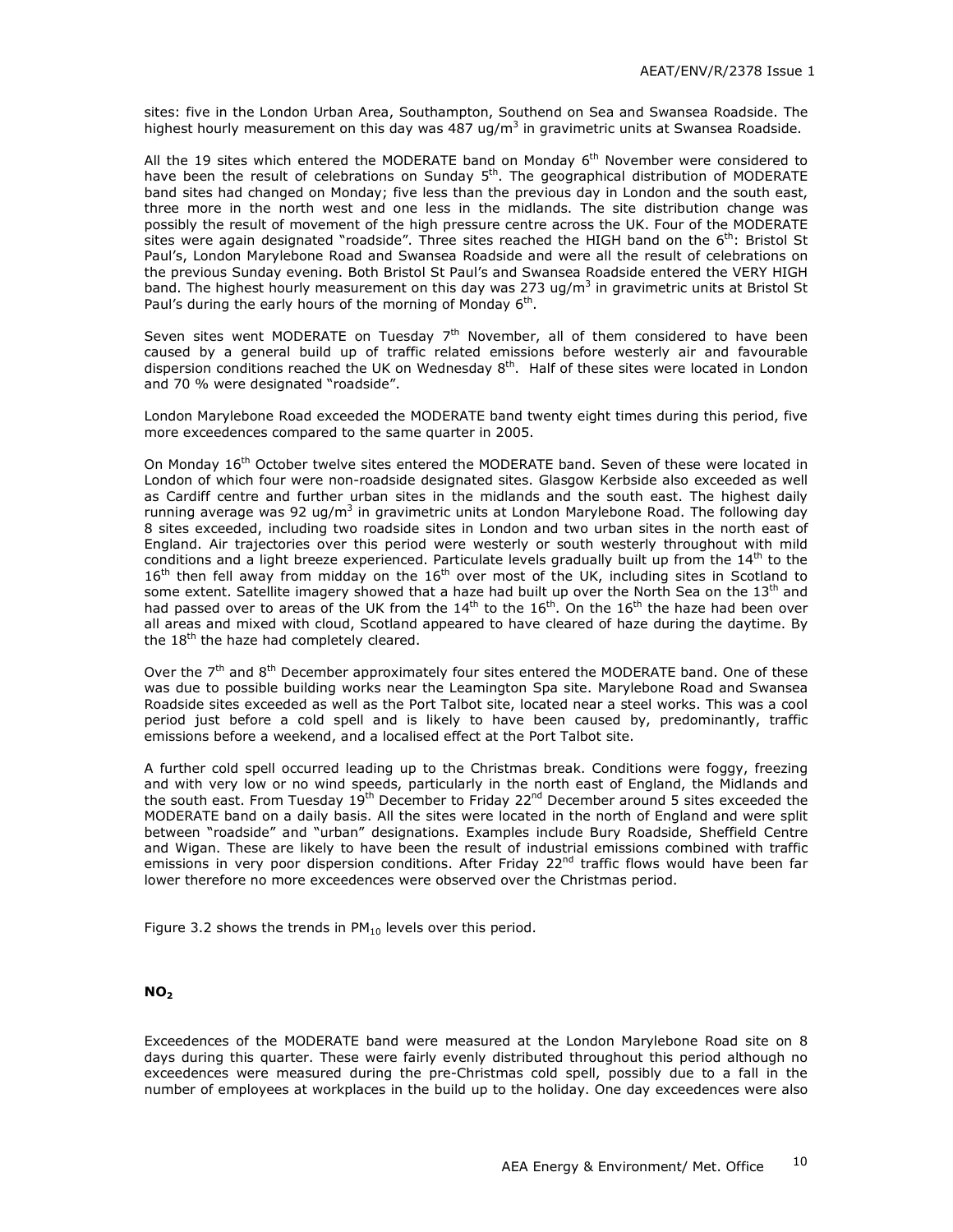observed at urban-industrial designated Billingham site in early October during a period of south westerly air trajectories, the nearby busy road and housing estates are likely to have contributed to this event and Stockton-On-Tees Yarm Roadside in late October. The airport designated site at London Harlington measured two consecutive days of MODERATE exceedences in mid November, possibly the result of local traffic build up during the morning of the first day and on the evening of the second.

#### $SO<sub>2</sub>$

No MODERATE exceedences were measured during this quarter. The highest 15 minute averaged measurement during the quarter was 210 ug/m<sup>3</sup> at the Port Talbot site in mid November, during a mild spell with south westerly air trajectories. A steel works is located located to the south west of the site and is therefore likely to have been the cause.

Figure 3.3 shows the trends in  $SO_2$  levels over this period with  $NO_2$  also included.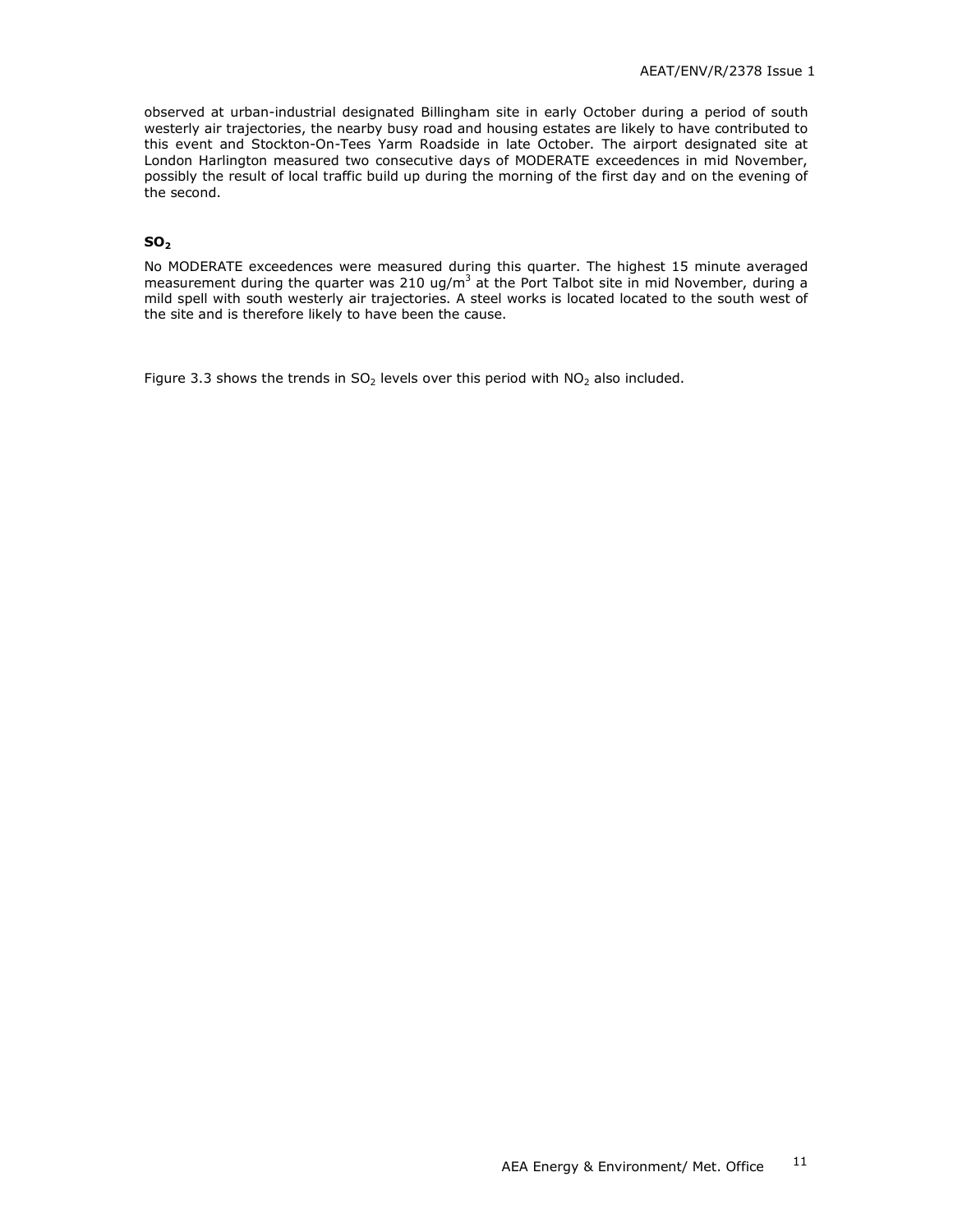

AEA Energy & Environment/ Met. Officee <sup>12</sup>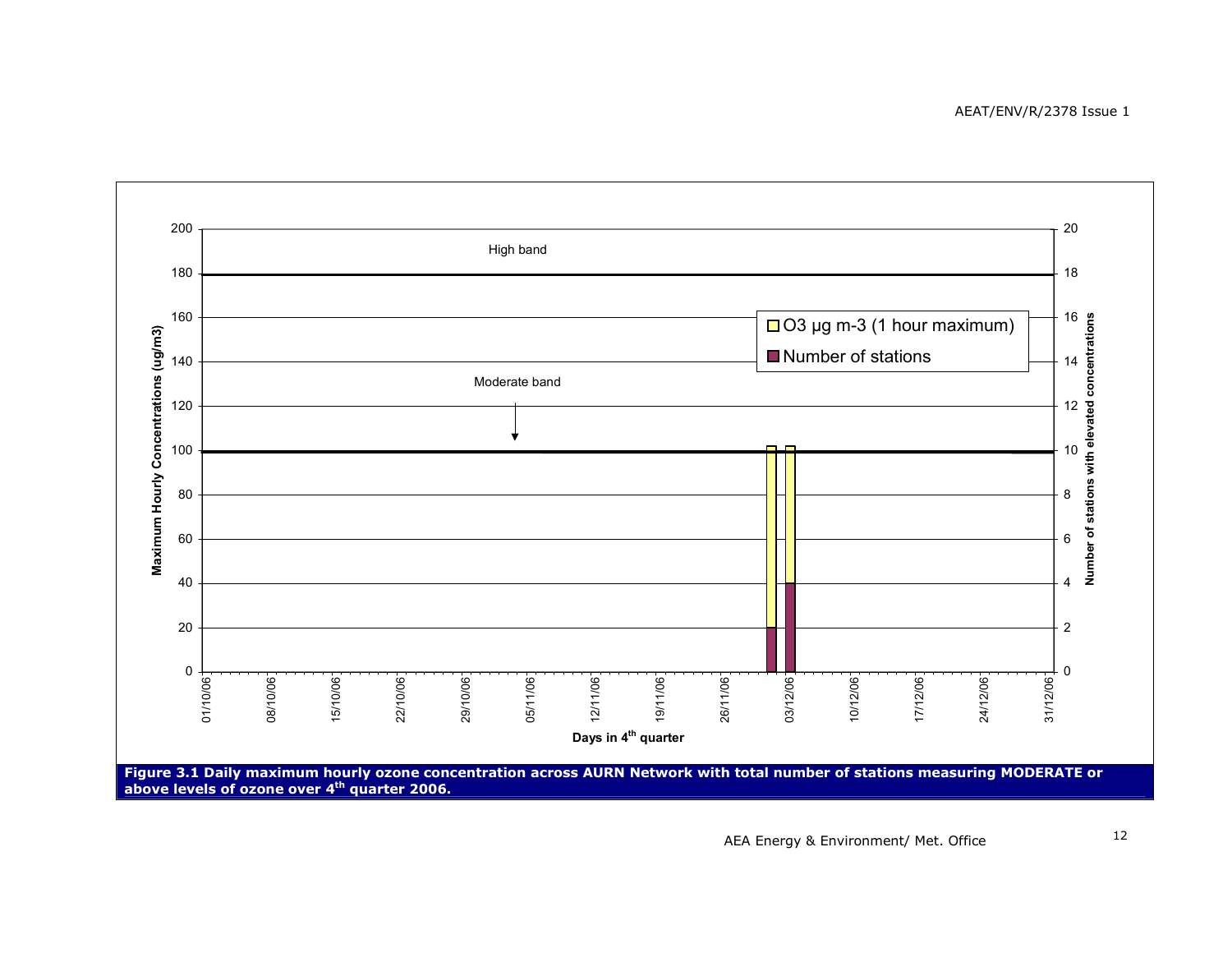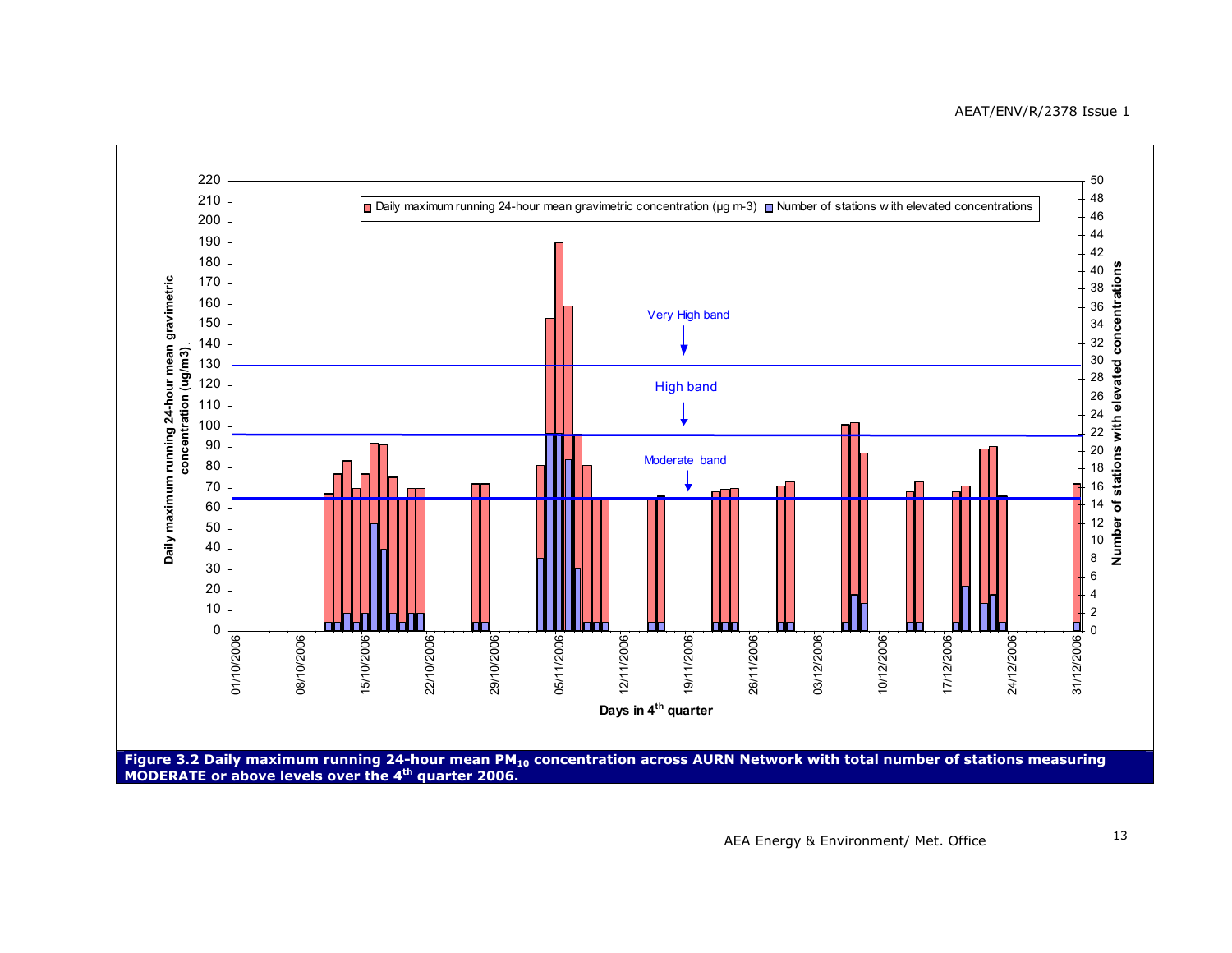

Figure 3.3 Maximum 15 minute average concentrations of SO<sub>2</sub> and hourly average of NO<sub>2</sub> across AURN Network with total<br>number of stations measuring MODERATE or above levels over the 4<sup>th</sup> quarter 2006.

AEA Energy & Environment/ Met. Office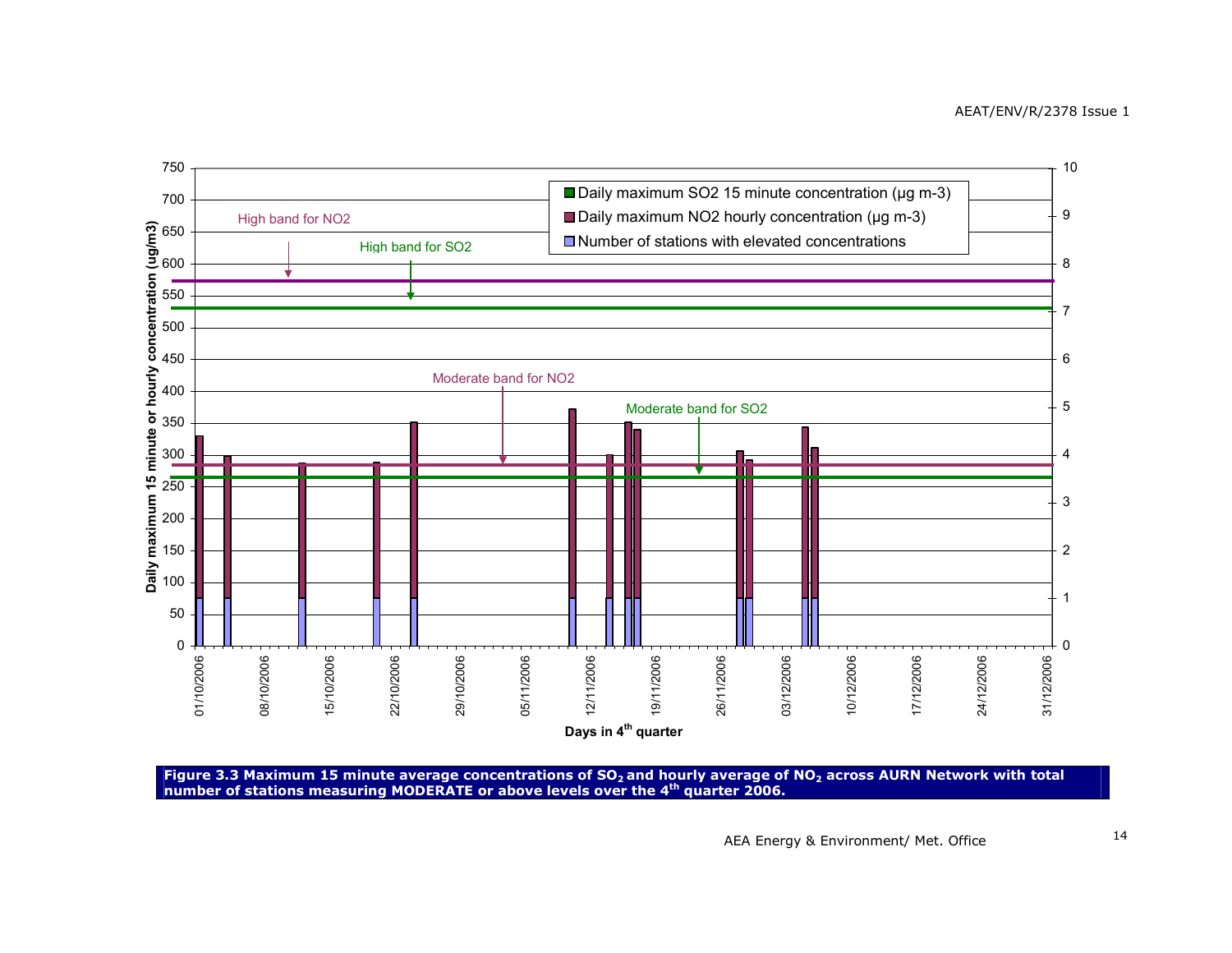



AEA Energy & Environment/ Met. Office

AEA Energy & Environment/ Met. Office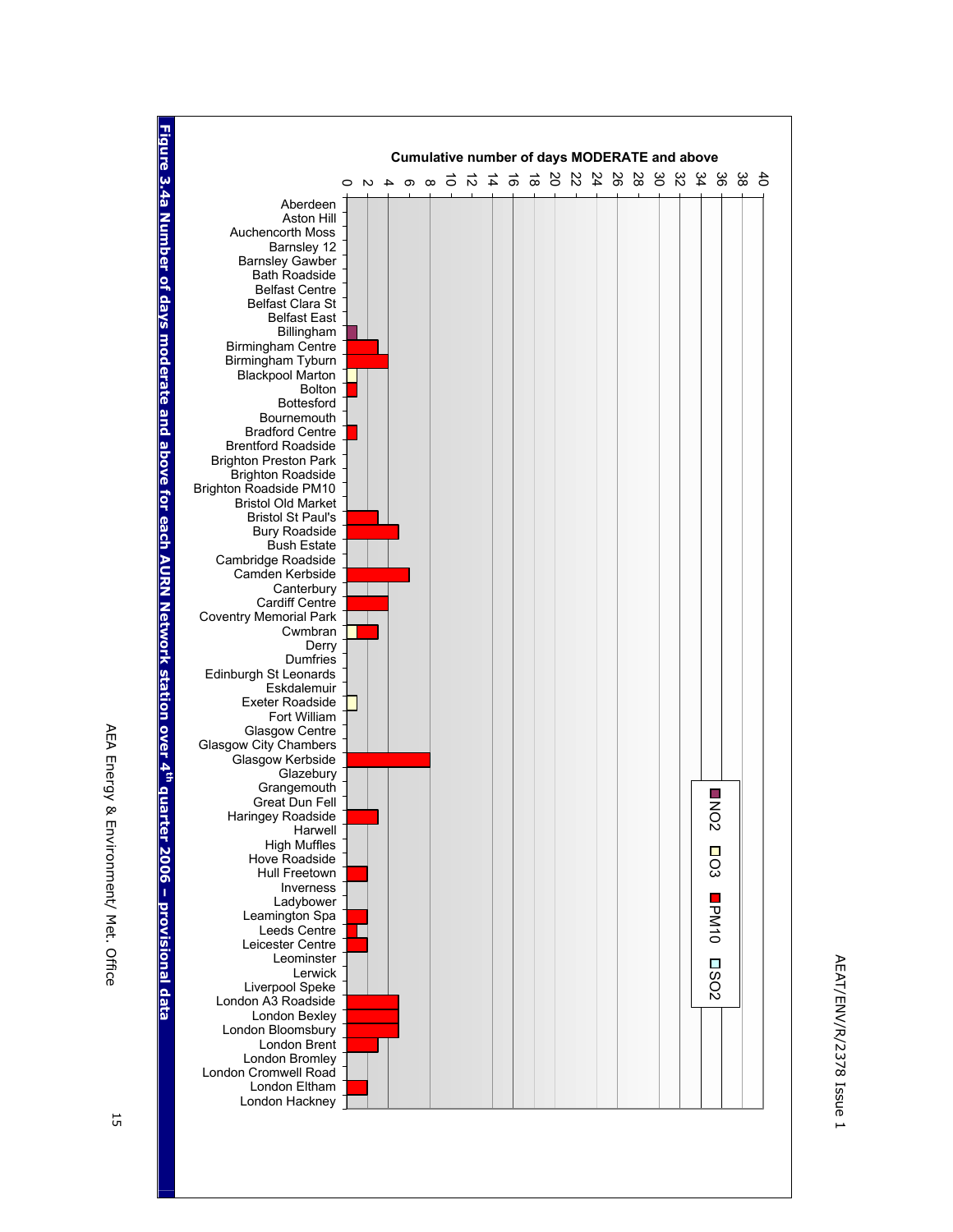

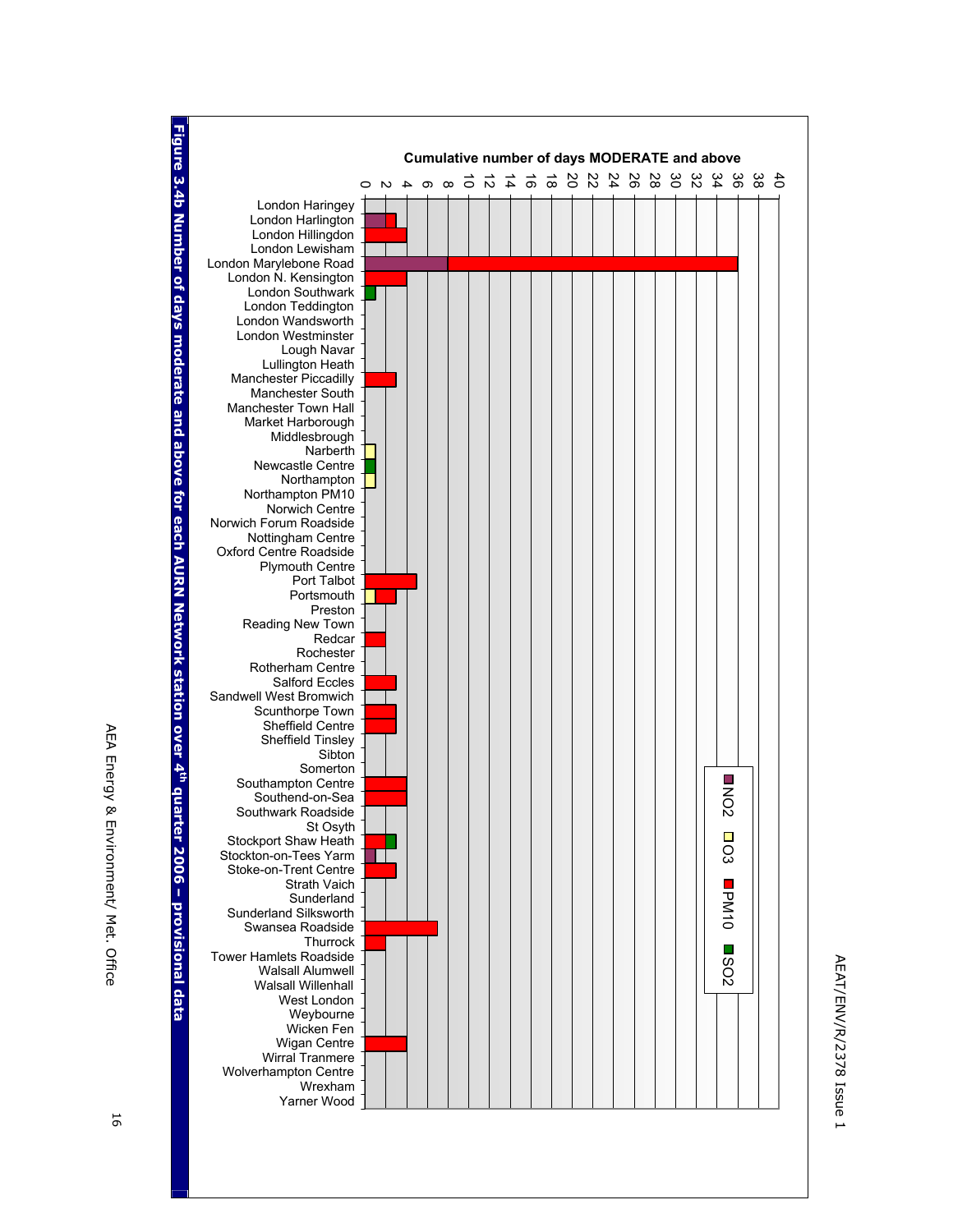# 4 Breakdowns in the service

All bulletins were successfully delivered to the Air Quality Communications contractor on time. There were no reported breakdowns in the service over this three-month period.

## 5 Additional or enhanced forecasts

No formal enhanced forecasts can be issued until the format of the enhanced service has been agreed with Defra and the Devolved Administrations.

The air pollution forecast is always re-issued to Teletext, Web and Freephone services at 10.00 local time each day, but will only be updated when the pollution situation is changing.

The bi-weekly air pollution outlooks have continued to be delivered successfully to Defra and other government departments by email on Tuesdays and Fridays.

### 6 Ad-hoc services and analysis

#### 6.1 PARTICULATE CLOUD FROM EASTERN SOURCES IN EARLY MAY

An ad-hoc report will be shortly available on the National Air Quality Archive detailing the elevated particulate measurements experienced at UK sites in early May. Optical and chemical analysis of particulate samples collected over that period have now been performed and have indicated that the particulates measured over that period were combustion related, with very low contributions from pollen species.

#### 6.2 SUMMER OZONE EPISODE

An ad-hoc report entitled "Air Pollution Forecasting: OZONE POLLUTION EPISODE REPORT (JUNE-JULY 2006)" by Jaume Targa has been published on the National Air Quality Archive detailing the elevated ozone measurements experienced at UK sites during the summer.

#### 6.3 PARTICULATE CLOUD FROM EUROPEAN SOURCES IN MID SEPTEMBER

An ad-hoc report will be shortly available on the National Air Quality Archive detailing the elevated particulate measurements experienced at UK sites in mid September.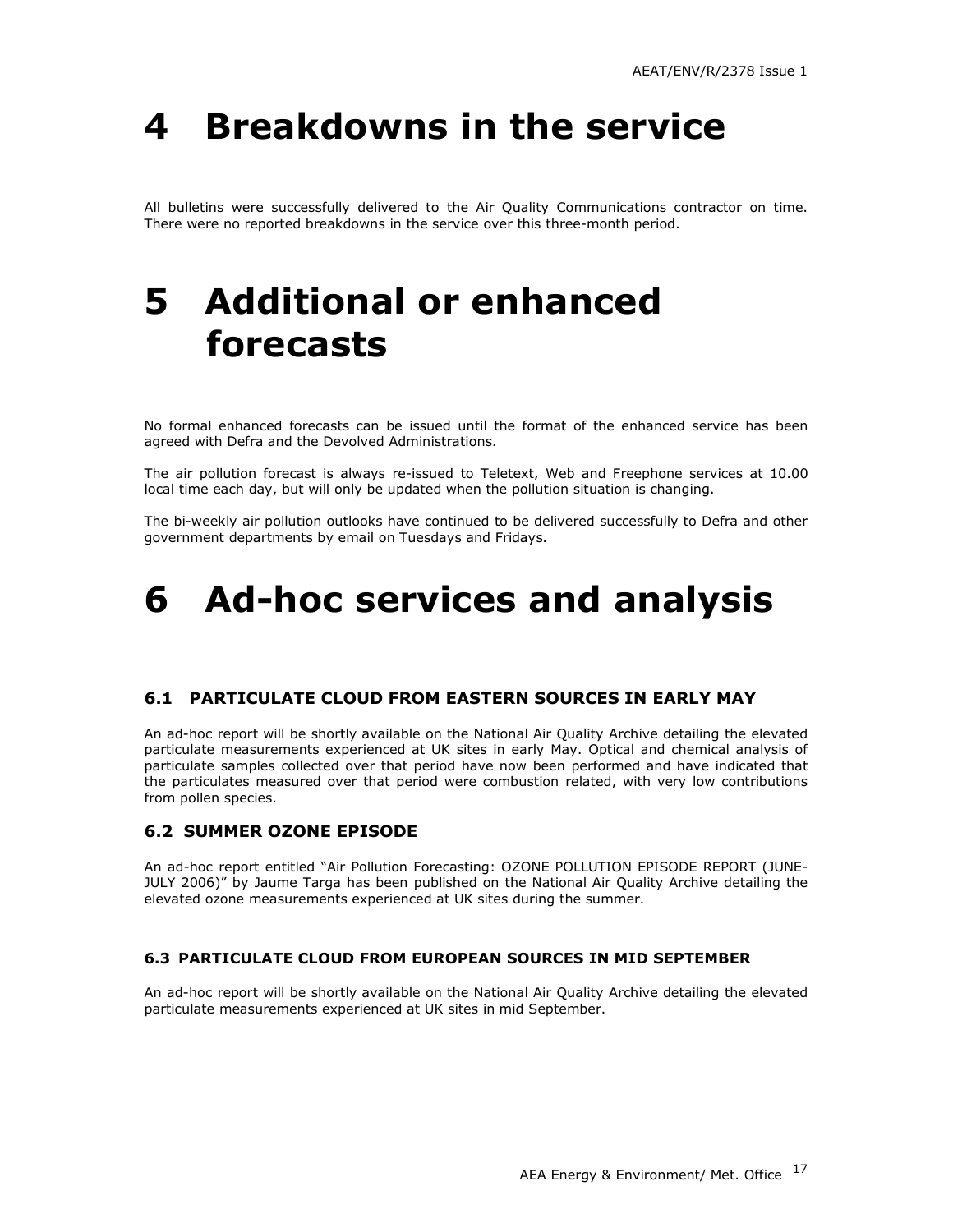## 7 Ongoing research

AEA Energy & Environment and the Met office will also continue to:

- 1. Investigate ways of using automatic software systems to streamline the activities within the forecasting process, thus allowing forecasters to spend their time more efficiently considering the most accurate forecasts.
- 2. Research the chemistry used in our models, in particular the  $NO<sub>x</sub>$ ->NO<sub>2</sub> conversion used in NAME, and the chemical schemes for secondary  $PM_{10}$  and ozone.
- 3. Improve the NAME model runs that can be used for ad-hoc analyses, in particular with regard to investigating the possible long-range transport of  $PM_{10}$  pollution from European sources and the long-range transport of particles from Saharan Dust Storms.
- 4. Improve and update the emissions inventories used in our models.

## 8 Forward work plan for January to March 2007

Major tasks include:

- **Demoglering Department Channel Property** Ongoing daily air pollution forecasting activities.
- Ongoing improvements to NAME model, including:
	- o Increase in the horizontal model domain
	- o An upgrade providing enhanced chemistry modelling for ozone, nitrates and sulphates.
	- o Update of emissions inventory used in the model.
- Publication of the annual 2005 report, 2006 quarterly reports and two ad-hoc reports on the Air Quality Archive Web Site.
- The Met Office to plan the 2006 seminar.
- A project review meeting with Defra will be held at AEA Energy & Environment's Harwell location on March 7<sup>th</sup>.

### 9 Hardware and software inventory

Defra and the Devolved Administrations own the code for the ozone and secondary  $PM_{10}$  models, but not the graphical interface for these. Defra and the Devolved Administrations own the software for delivering the air pollution forecast to the Air Quality Communications system. Defra and the Devolved Administrations also own the web pages used to display the forecasts.

No computer hardware being used on this project is currently owned by Defra and the Devolved Administrations.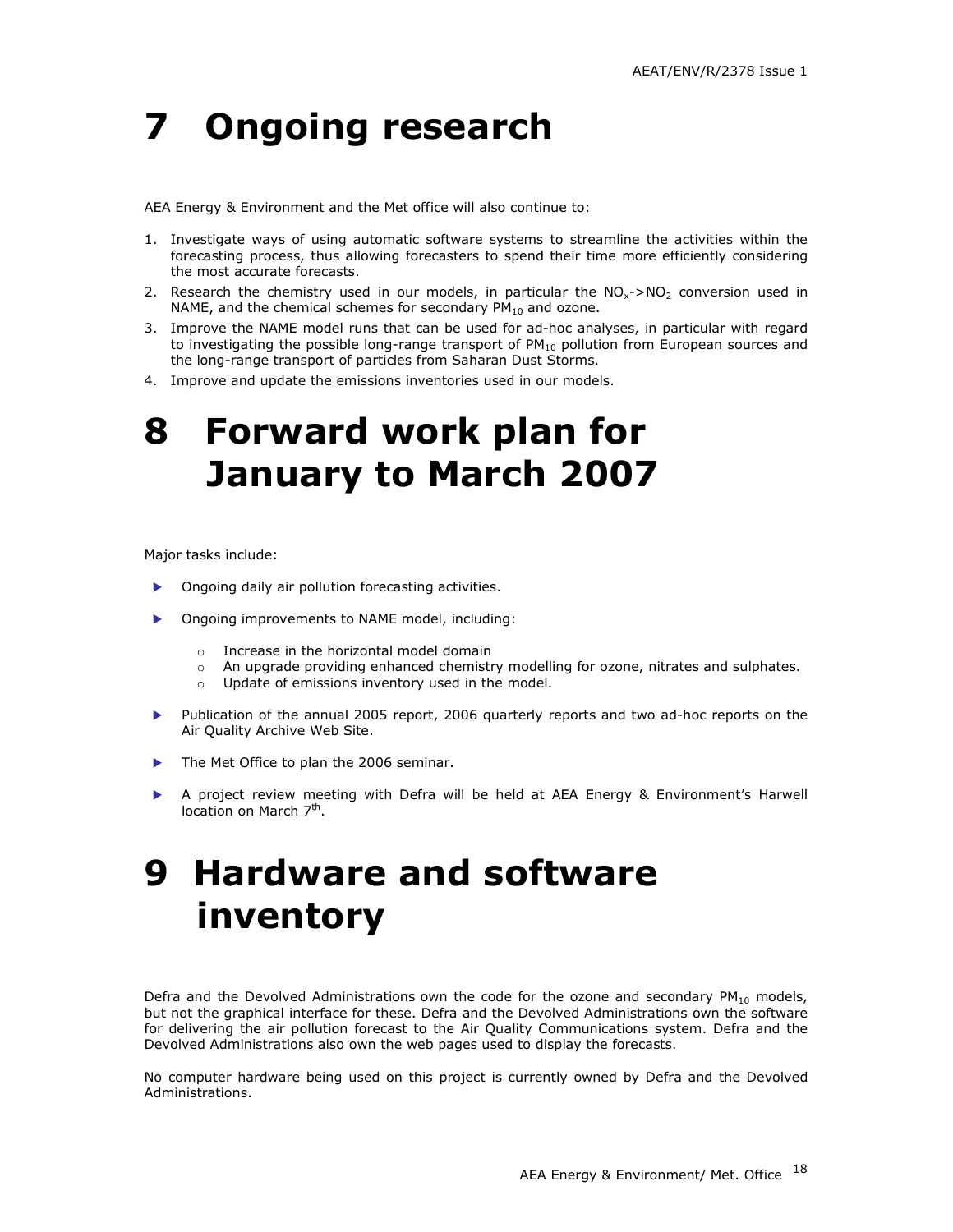## Appendix 1 - Air Pollution Index

### **CONTENTS**

1 Table showing the Air Pollution index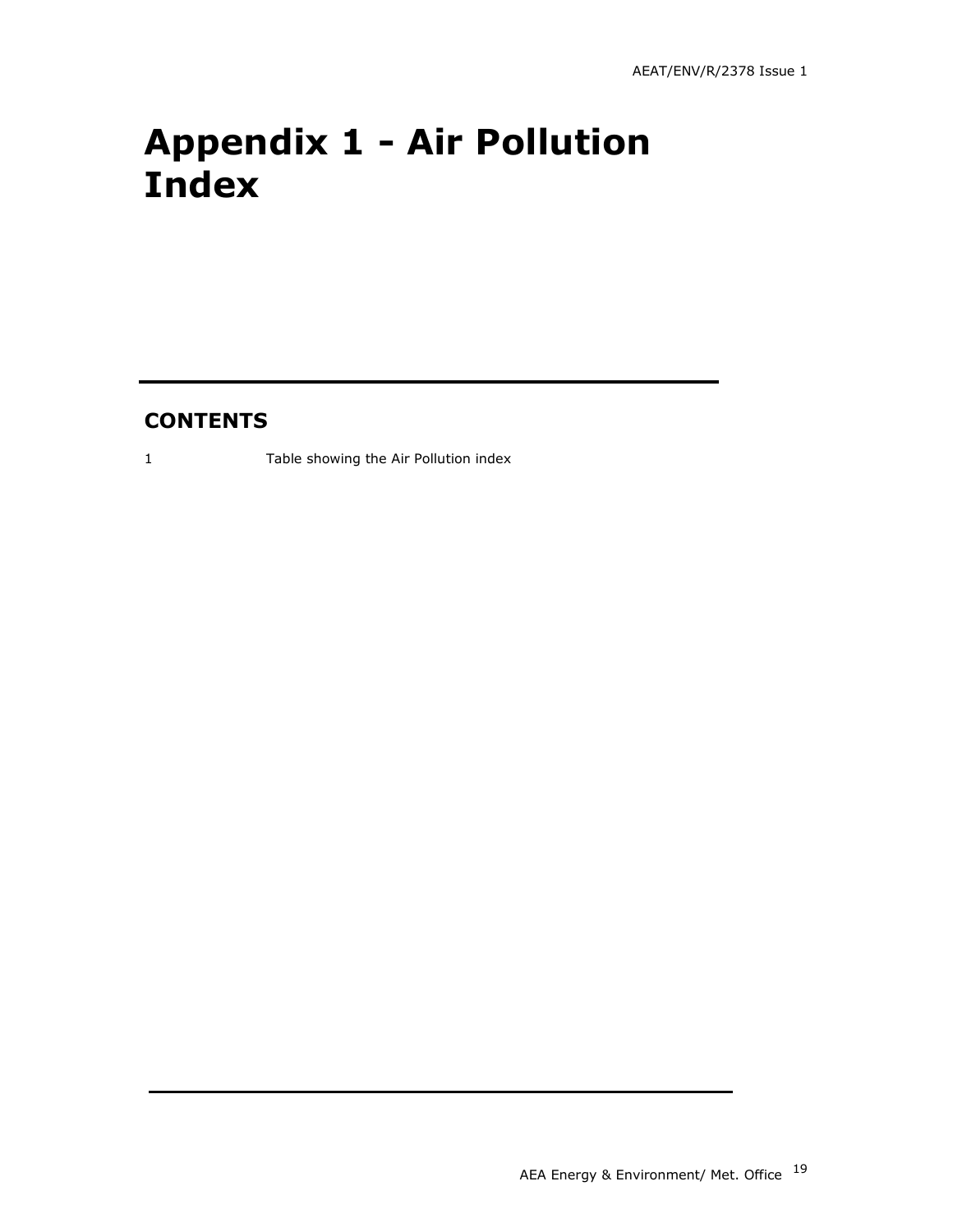#### AEAT/ENV/R/2378 Issue 1

### The UK Air Pollution Indices

| Old<br><b>Banding</b> | <b>Index</b>    | Ozone 8-hourly/<br><b>Hourly mean</b> |                | <b>Nitrogen Dioxide</b><br><b>Hourly Mean</b> |                | <b>Sulphur Dioxide</b><br><b>15-Minute Mean</b> |                | <b>Carbon Monoxide</b><br><b>8-Hour Mean</b> |               | <b>PM<sub>10</sub> Particles</b><br><b>24-Hour Mean</b> |
|-----------------------|-----------------|---------------------------------------|----------------|-----------------------------------------------|----------------|-------------------------------------------------|----------------|----------------------------------------------|---------------|---------------------------------------------------------|
|                       |                 | $\mu$ gm <sup>-3</sup>                | ppb            | $\mu$ gm <sup>-3</sup>                        | ppb            | $\mu$ gm <sup>-3</sup>                          | ppb            | $mgm^{-3}$                                   | ppm           | gravimetric<br>$\mu$ gm <sup>-3</sup>                   |
| LOW                   |                 |                                       |                |                                               |                |                                                 |                |                                              |               |                                                         |
|                       |                 | $0 - 32$                              | $0 - 16$       | $0 - 95$                                      | $0 - 49$       | $0 - 88$                                        | $0 - 32$       | $0 - 3.8$                                    | $0.0 - 3.2$   | $0 - 21$                                                |
|                       |                 | $33 - 66$                             | $17 - 32$      | $96 - 190$                                    | $50 - 99$      | 89-176                                          | $33 - 66$      | $3.9 - 7.6$                                  | $3.3 - 6.6$   | $22 - 42$                                               |
|                       | 3               | 67-99                                 | $33 - 49$      | 191-286                                       | $100 - 149$    | 177-265                                         | 67-99          | $7.7 - 11.5$                                 | $6.7 - 9.9$   | $43 - 64$                                               |
| <b>MODERATE</b>       |                 |                                       |                |                                               |                |                                                 |                |                                              |               |                                                         |
|                       | $\overline{4}$  | 100-126                               | $50 - 62$      | 287-381                                       | 150-199        | 266-354                                         | 100-132        | 11.6-13.4                                    | $10.0 - 11.5$ | 65-74                                                   |
|                       | 5               | 127-152                               | $63 - 76$      | $382 - 477$                                   | 200-249        | 355-442                                         | 133-166        | 13.5-15.4                                    | 11.6-13.2     | 75-86                                                   |
|                       | 6               | 153-179                               | $77 - 89$      | 478-572                                       | 250-299        | 443-531                                         | 167-199        | $15.5 - 17.3$                                | $13.3 - 14.9$ | 87-96                                                   |
| <b>HIGH</b>           |                 |                                       |                |                                               |                |                                                 |                |                                              |               |                                                         |
|                       | $\overline{7}$  | 180-239                               | $90 - 119$     | 573-635                                       | 300-332        | 532-708                                         | 200-266        | 17.4-19.2                                    | $15.0 - 16.5$ | $97 - 107$                                              |
|                       | 8               | 240-299                               | 120-149        | 636-700                                       | 333-366        | 709-886                                         | 267-332        | $19.3 - 21.2$                                | $16.6 - 18.2$ | 108-118                                                 |
|                       | 9               | 300-359                               | 150-179        | 701-763                                       | 367-399        | 887-1063                                        | 333-399        | $21.3 - 23.1$                                | $18.3 - 19.9$ | 119-129                                                 |
| <b>VERY HIGH</b>      |                 |                                       |                |                                               |                |                                                 |                |                                              |               |                                                         |
|                       | 10 <sup>°</sup> | $\geq$ 360 μgm <sup>-3</sup>          | $\geq 180$ ppb | $\geq$ 764 μgm <sup>-3</sup>                  | $\geq 400$ ppb | $\geq 1064 \ \mu \text{gm}^{-3}$                | $\geq 400$ ppb | $\geq$ 23.2 mgm <sup>-3</sup>                | $\geq$ 20 ppm | $\geq$ 130 μgm <sup>-3</sup>                            |

| <b>Old Banding</b> | <b>New Index</b> | <b>Health Descriptor</b>                                                                                                            |  |  |  |  |  |  |
|--------------------|------------------|-------------------------------------------------------------------------------------------------------------------------------------|--|--|--|--|--|--|
| <b>LOW</b>         |                  |                                                                                                                                     |  |  |  |  |  |  |
|                    |                  |                                                                                                                                     |  |  |  |  |  |  |
|                    |                  | Effects are unlikely to be noticed even by individuals who know they are sensitive to air pollutants                                |  |  |  |  |  |  |
|                    |                  |                                                                                                                                     |  |  |  |  |  |  |
| <b>MODERATE</b>    |                  |                                                                                                                                     |  |  |  |  |  |  |
|                    |                  |                                                                                                                                     |  |  |  |  |  |  |
|                    |                  | Mild effects unlikely to require action may be noticed amongst sensitive individuals                                                |  |  |  |  |  |  |
|                    | 6                |                                                                                                                                     |  |  |  |  |  |  |
| <b>HIGH</b>        |                  |                                                                                                                                     |  |  |  |  |  |  |
|                    |                  | Significant effects may be noticed by sensitive individuals and action to avoid or reduce these effects may be needed (e.g.         |  |  |  |  |  |  |
|                    |                  | reducing exposure by spending less time in polluted areas outdoors). Asthmatics will find that their "reliever inhaler is likely to |  |  |  |  |  |  |
|                    | q                | reverse the effects on the lung.                                                                                                    |  |  |  |  |  |  |
| <b>VERY HIGH</b>   |                  |                                                                                                                                     |  |  |  |  |  |  |
|                    | 10 <sup>°</sup>  | The effects on sensitive individuals described for "HIGH" levels of pollution may worsen.                                           |  |  |  |  |  |  |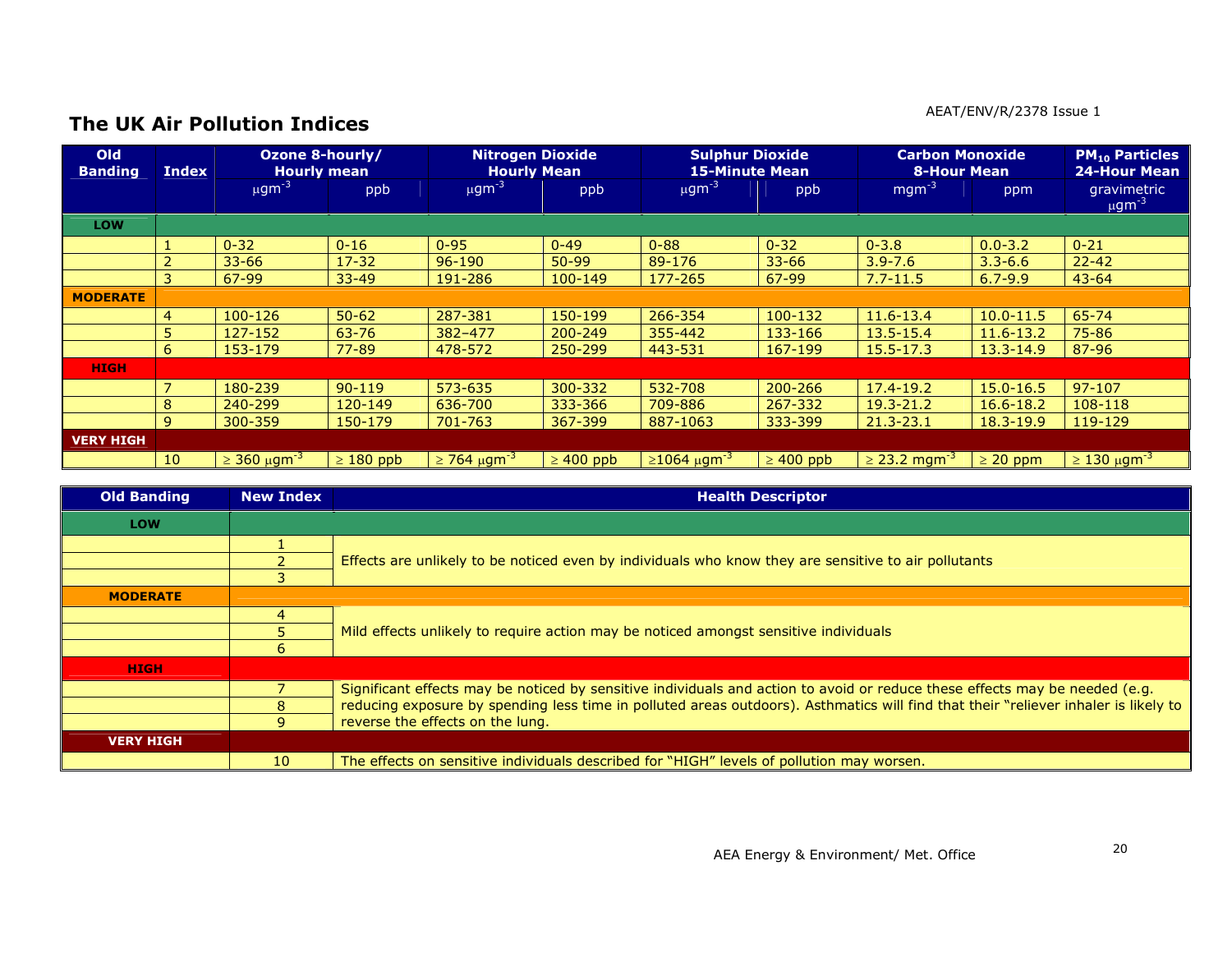## Appendix 2 - Forecasting Zones and Agglomerations

### **CONTENTS**

| Table showing the Air Pollution Forecasting Zones and Agglomerations, |
|-----------------------------------------------------------------------|
| together with populations (based on 2001 Census).                     |
| Map of Forecasting Zones and Agglomerations.                          |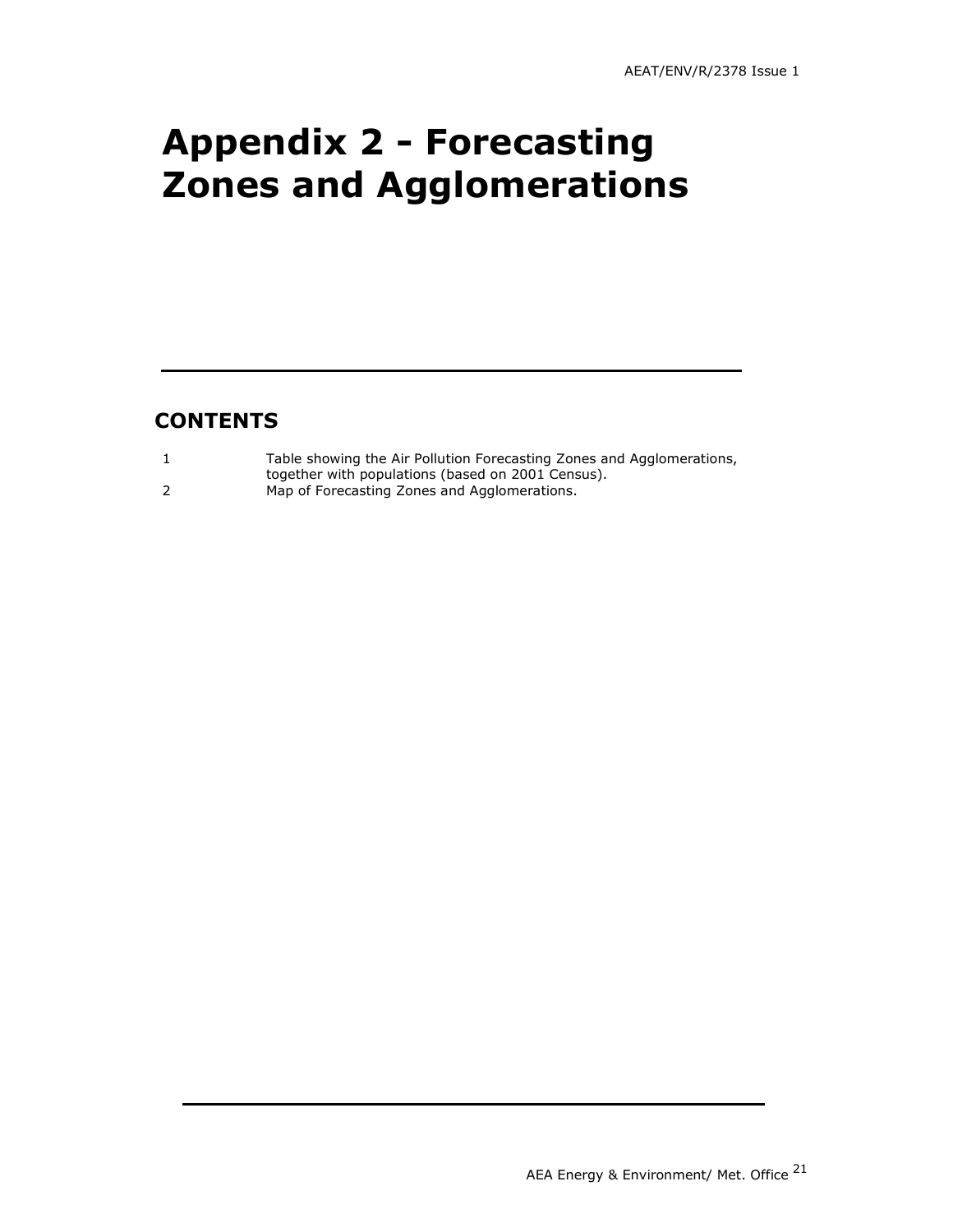### Forecasting Zones

| <b>Zone</b>                      | <b>Population</b> |
|----------------------------------|-------------------|
|                                  |                   |
| <b>East Midlands</b>             | 3084598           |
| <b>Eastern</b>                   | 5119547           |
| <b>Greater London</b>            | 8278251           |
| <b>North East</b>                | 1635126           |
| <b>North West and Merseyside</b> | 3671986           |
| <b>South East</b>                | 6690881           |
| <b>South West</b>                |                   |
|                                  | 4364704           |
| <b>West Midlands</b>             | 2970505           |
| <b>Yorkshire and Humberside</b>  | 2816363           |
|                                  |                   |
| <b>South Wales</b>               | 1578773           |
| <b>North Wales</b>               | 720022            |
|                                  |                   |
| <b>Central Scotland</b>          | 1813314           |
| <b>Highland</b>                  | 380062            |
| <b>North East Scotland</b>       | 1001499           |
| <b>Scottish Borders</b>          | 254690            |
|                                  |                   |
| <b>Northern Ireland</b>          | 1104991           |

### Forecasting Agglomerations

| <b>Agglomeration</b>                   | <b>Population</b> |
|----------------------------------------|-------------------|
|                                        |                   |
| <b>Brighton/Worthing/Littlehampton</b> | 461181            |
| <b>Bristol Urban Area</b>              | 551066            |
| <b>Greater Manchester Urban Area</b>   | 2244931           |
| <b>Leicester</b>                       | 441213            |
| <b>Liverpool Urban Area</b>            | 816216            |
| <b>Nottingham Urban Area</b>           | 666358            |
| <b>Portsmouth</b>                      | 442252            |
| <b>Sheffield Urban Area</b>            | 640720            |
| <b>Tyneside</b>                        | 879996            |
| West Midlands Urban Area               | 2284093           |
| West Yorkshire Urban Area              | 1499465           |
|                                        |                   |
| <b>Cardiff</b>                         | 327706            |
| Swansea/Neath/Port Talbot              | 270506            |
|                                        |                   |
| <b>Edinburgh Urban Area</b>            | 452194            |
| <b>Glasgow Urban Area</b>              | 1168270           |
|                                        |                   |
| <b>Belfast</b>                         | 580276            |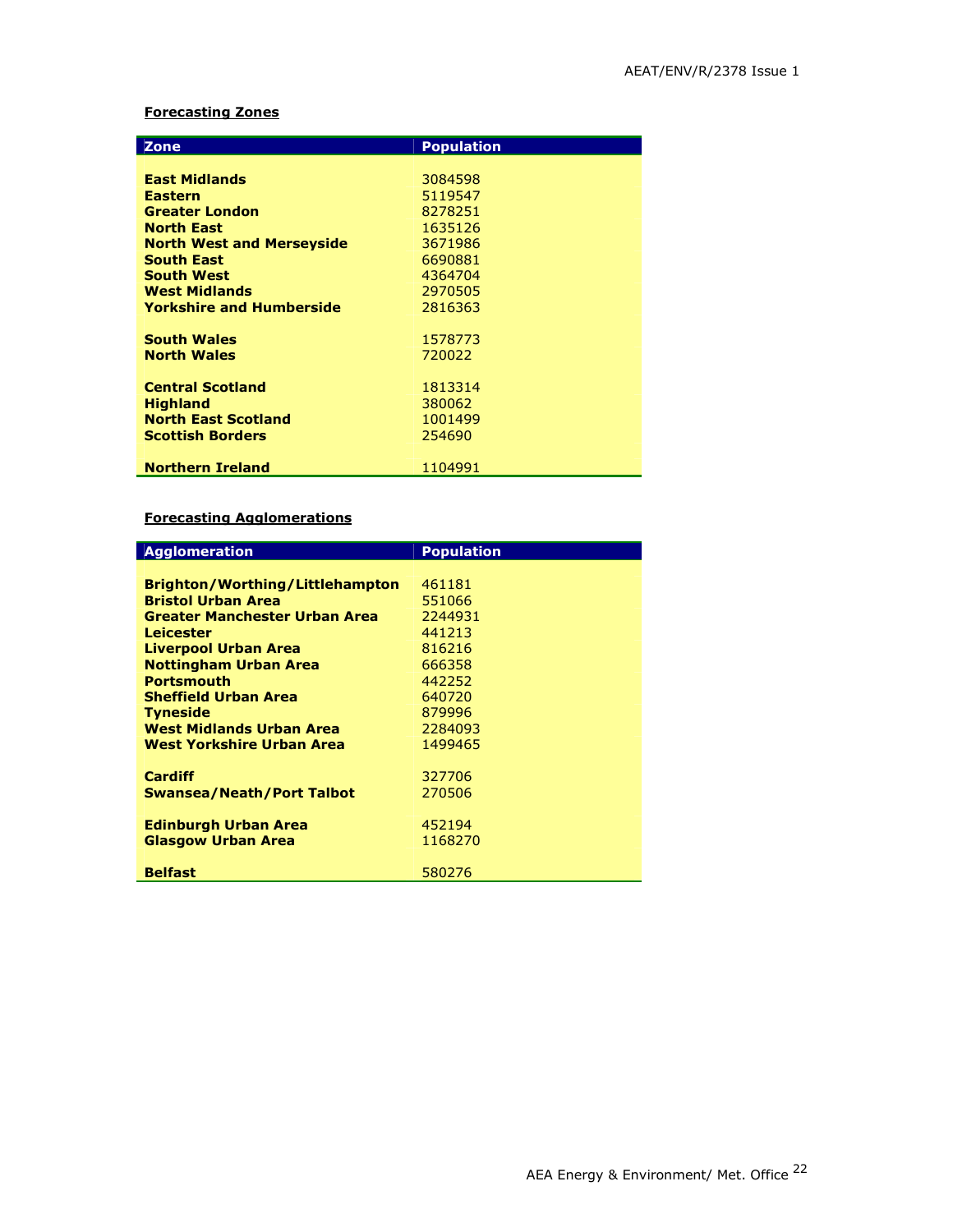

#### Map of UK forecasting zones and agglomerations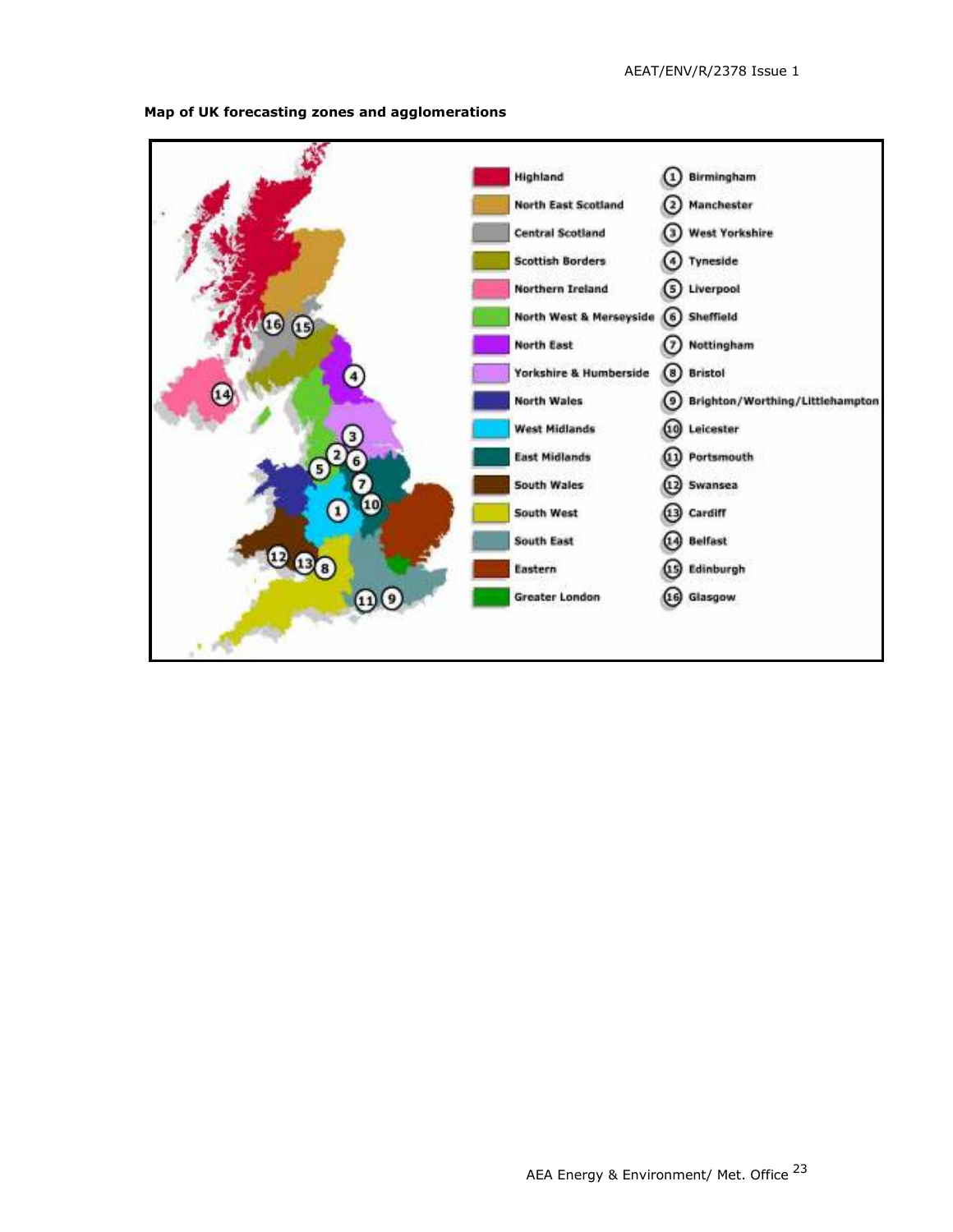### Appendix 3 – Worked Example of How UK Forecasting Success and Accuracy Rates are Calculated.

### **CONTENTS**

1 Worked Example